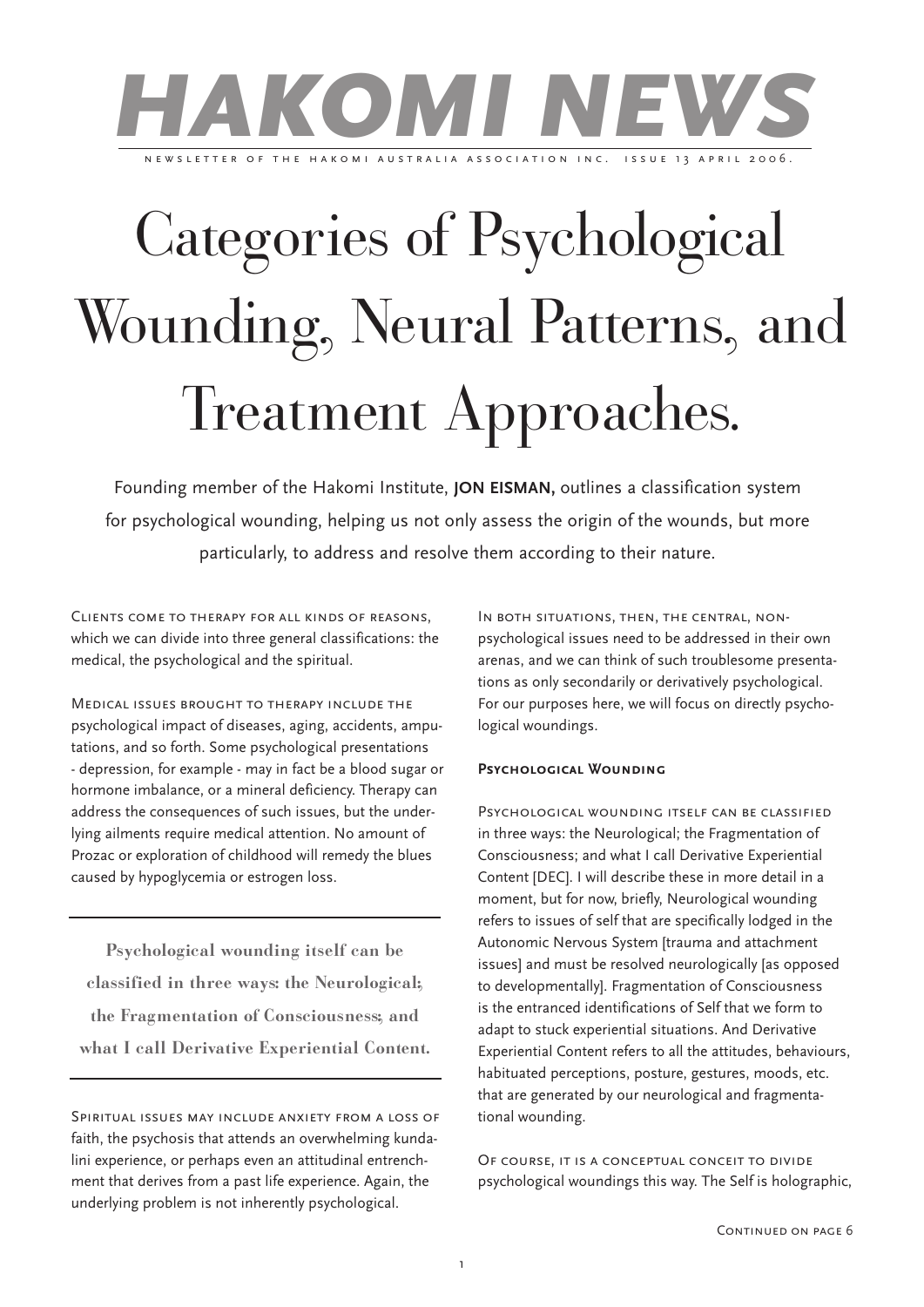

*1 CATEGORIES OF PSYCHOLOGICAL WOUND-ING, NEURAL PATTERNS, AND TREATMENT APPROACHES:*

*Founding Hakomi Member and Director of Hakomi of Oregan, Jon Eisman, outlines a classification system for psychological wounding.*

- *3 COMPLETION: A MEDITATION ON ENDINGS: Recent Hakomi Graduate, Joyce Kornblatt, contemplates the process of completion.*
- *13 HAKOMI PACIFICA TEAM: HPT Administrator, Lorella Ricci, gives us an update on Hakomi in the Pacifica region.*
- *14 NEUROFEEDBACK: AN OVERVIEW: CHT, Moshe Perl, PhD, gives us a brief overview of Neurofeedback.*
- *16 SUPERVISION & CERTIFICATION*
- *17 WHAT BRINGS YOU HERE? Ryta Kunciunas interviews Hakomi pioneer Gaby Jung.*
- *18 HAA LISTINGS*
- *19 REGIONAL ROUNDUP Hakomi organisers from around Australia report on recent activities.*
- *20 AUSTRALIAN DIARY DATES & CLASSIFIEDS Advance notice of upcoming Hakomi*

Hakomi News is published by the Hakomi Australia Association, a non-profit organisation incorporated in NSW. Please send comments, editorial submissions, questions or suggestions to <haanews@hakomi.org.au>

### HAA committee update

I am happy to report that the HAA received an email from PACFA on the 21st of March to advise us that the Hakomi Australia Association has been accepted as a PACFA Member Association. The HAA is now able to attend PACFA council meetings as a voting member. This will come in good stead as PACFA continues down the path of 'standardisation' in relation to psychotherapy trainings. What 'standardisation' of psychotherapy trainings means in practice is a minimum benchmark requirement of a demonstration of methodological competence and rigorous assessment regimes being required from training bodies and their students. The HAA and the Hakomi Pacifica Team are watching this move with some reservation.

To date trainings in the Hakomi method have been conducted with the intention of developing the personhood of the therapist and her/his methodological technique. Students have been unencumbered with pass/fail assessment concerns and have been free to pursue their own developmental pathways with the work. Assessment has only come to those students wishing to obtain Certification in the method.

As a teacher of counselling students with the Australian College of Applied Psychology, I am aware of a consistent over-focus on assessments by students. This focus tends to keep students locked into an 'academic' state of consciousness which then tends to preclude and devalue experiential (Self) learning. The HAA will be following this trend towards 'standardisation' of trainings within the psychotherapy and counselling sector. I would be happy to take your feedback to PACFA Council meetings. If you do have feedback for and against 'standardisation of trainings, please send it to philiphilder@iprimus.com.au

*– Philip Hilder, For the HAA Committee of Management.*

### from the editor

I'd like to deeply thank all the contributors of this issue of *Hakomi News*, for not only sharing their knowledge and insights, but for their time and dedication to Hakomi. As you all know, coming together as a community is difficult with our busy lives and geographical distance, and often we lose touch with how much we find refuge and inspiration within it. Maybe it would help to hear back from you too? What you enjoyed (or didn't), what you want to hear about, what you question, what you want? Maybe even start a *Letters to the Editor* section? Let us know what you think: **haanews@hakomi.org.au**. Many blessings.

*– Lorella Ricci, Editor*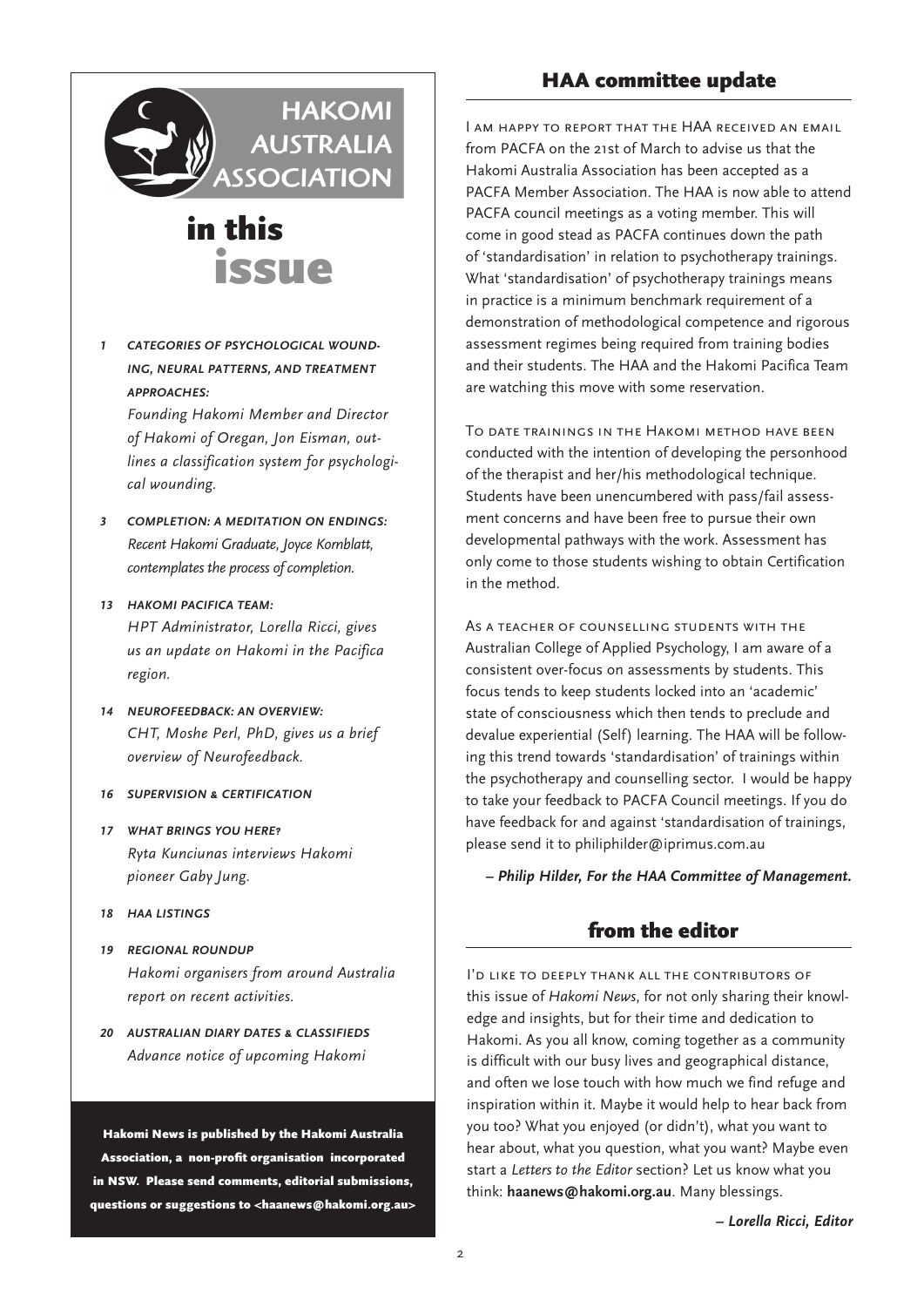# Completion: A Meditation on Endings.

*We shall not cease from exploration And the end of all our exploring Will be to arrive where we started And know the place for the first time.*

 **T.S. Eliot, 'The Four Quartets"**

Fresh from her recent graduation from the Sydney Hakomi 3-year training, Sydney based psychotherapist, writer, teacher and long-term meditation practitioner, **JOYCE KORNBLATT,** reflects on the complexity and richness of being fully present to the process of completion.

In February, 2006, thirty of us completed our three-year Hakomi training. The last days of our time together as a formal group modelled for me the richness and the challenges of completion as a recurring movement in our lives. The word itself – completion – resounds with ambiguity, offers an arresting stew of associations: a satisfied fullness; a task requiring resolution; an acceptance of endings and a resistance to them as well; a relief at bringing some experience to a close; a grief; a reprisal of old losses and failures; a celebration; an intimation of death; an awareness of transformation. The word itself — completion — vibrates with change, and all our responses to that central fact of life. I'd like to explore some of these layers of lived meaning via the Hakomi principles, as good a container as I've discovered for entering the depths of our mysterious human experience. What do each of the principles suggest about completion, and how might they guide us as we move through these portals of transition?

#### **Mindfulness**

"True mindfulness," Ron Kurtz observes, " is a courageous act." Courageous because it invokes vulnerability and "the conscious decision … to observe present experience without interfering with it." Without mindfulness, completion can lurch ahead or be sabotaged by resistance.

WHO ISN'T FAMILIAR WITH THE ABRUPT GOODBYE TO A person or a process, that 'just get it done' mind that fails to honour whatever has ended and become something new? Without mindfulness, we can shut the door to tenderness and meaning. That door barricades the heart and separates us from the preciousness of what has ended, however difficult the relationship or the task may have been. "Cutting out" on our own grief, perhaps, we find it follows us home, takes even deeper root in our dreams and obsessions.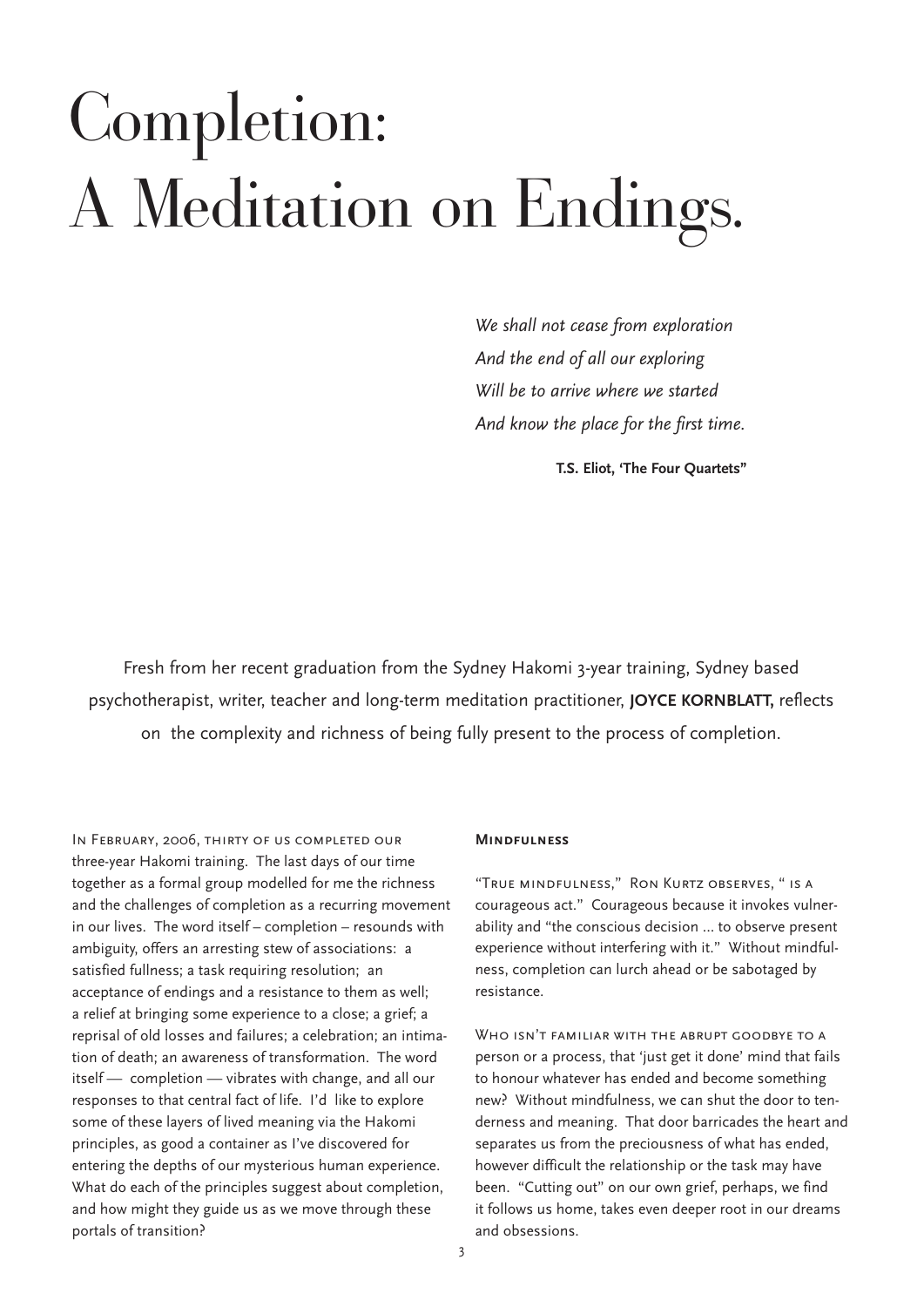Similarly, without mindfulness, we can drift away from person and process on a sea of procrastination, boredom, lethargy, forgetfulness and confusion. Split off from engagement with our very life itself, we fail to complete anything fully and that failure adds to our suffering, rather than guarding us from it, as we mistakenly believe. The rejection we are sparing ourselves, for instance, via the unfinished manuscript or the unextended invitation, turns out to be a rejection of our own creativity and affiliative natures. Afraid of risk, we risk depression. Wary of disappointment, we court despair. Backing away from life itself, we remain mired in a yearning for exactly what we've fled.

**Mindful of another's fear of completion, we can bring compassion rather than judgement to what we observe. Mindful of our own, we can forgive ourselves and begin anew, that act itself a completion of the wounded self-hatred which we liberate, through mindfulness, into love.**

WITH MINDFULNESS, WE CAN OBSERVE THESE DEFENSES AS they arise in ourselves and in others. We can move toward a more graceful relationship with each life encounter. As we meditate and watch each breath complete itself, we see how we are programmed for resolution, how life literally depends on seeing things through. How one foot truly does follow the next, each step we take a teaching in the need to end in order to begin again. When completion is allowed and honoured, mindfulness reveals the body's satisfaction: the full breath, the quieted heart, the relaxed muscles, the ease of movement.

Mindful of another's fear of completion, we can bring compassion rather than judgement to what we observe. Mindful of our own, we can forgive ourselves and begin anew, that act itself a completion of the wounded self-hatred which we liberate, through mindfulness, into love.

#### **Non-violence**

If non-violence is 'the rejection of any force that does harm to another sentient being,' (Kurtz), then we can begin to understand how our hastened or aborted completions damage ourselves and others. We wouldn't tug on a flower to force it to finish its growth, and we wouldn't uproot it because we feared it might not bloom. But with our own relationships and tasks, with our bodily processes (the skipped meal, the failure to exercise, the sleep-deprived work week), we can observe how harm results when completion isn't attended to with care and awareness. Angry, perhaps, at life itself, we fail to foster the sensitivity that would enable us to end each experience with grace. Unable to feel fully what is being experienced and how that experience impacts others, we contribute to the stress that is quite literally killing us and others. In our smallest completions, we have an opportunity to study the ways we bring or fail to bring love to the moment. What isn't being held in love is open to injury. Each completion is an opportunity to practice that which heals, or to indulge in the habit of neglect.

#### **ORGANICITY**

If fear is the biggest contributor to undermined completions, than organicity may offer the antidote to that fear. Organicity suggests that our resources are far greater than we imagine, that "we can be supported, if we let ourselves, by all that has come before." (Kurtz) Remembering that we are part of a grand evolutionary experiment, a cosmic unfolding of many dimensions, we can soften around the anxieties and tensions that drive and impede us, that keep us locked in our self-defeating linear thinking and our stress-creating narcissism. This 'evolved complexity' of which we are a part re-frames each action—each breath, each step, each encounter and each task—as something 'I' am doing alone to something that Life is doing through me. This awareness both humbles and empowers. Freed of the need to 'get it right' every time, and aided by the recognition of a wisdom innate in all living beings, completion becomes a movement of care, rather than a compulsion or a dread.

Sitting here right now, writing this essay, I'm mindful of my own repertoire of completion 'issues,' ways in which I can still—after thirty years of writing vocation undermine the creative act. Forgetting organicity, I can lapse into self-judgement, lassitude, fear of rejection, and at times I've abandoned worthy projects when these painful defenses have prevailed. With enough mindfulness, with a non-violent acceptance of these tendencies, and with a deepening appreciation for organicity, the words begin to flow again through this 'I' fragment in a grand human Beingness. Presence arises, awe stirs, and the next sentence completes itself, as it is meant to do.

I sense that it's via organicity that we can most clearly tap into completion as a transformative process. That unfolding of one-thing-into-the-next, the realization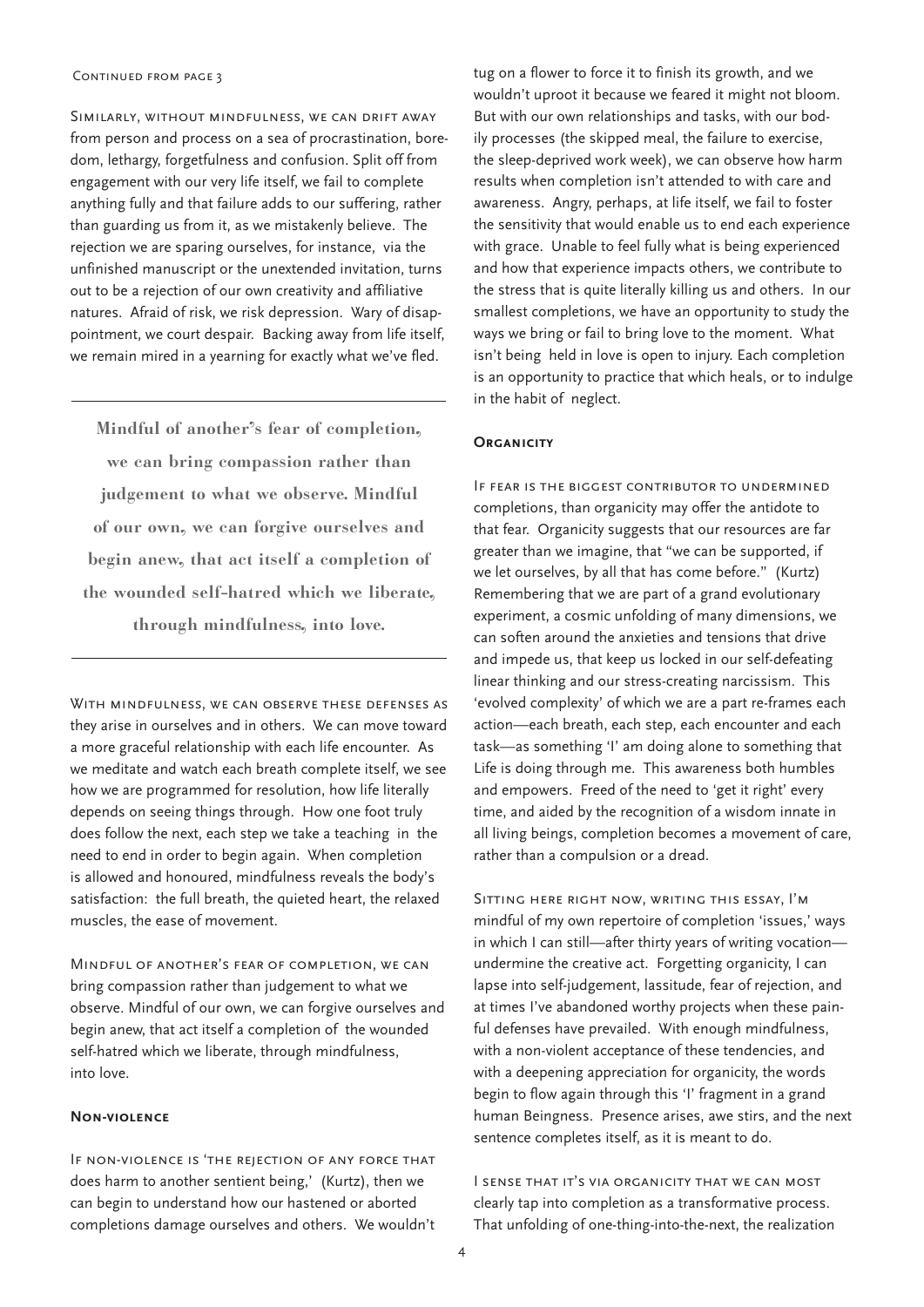that each death is a birthing and each birth a movement toward an ending: such awareness begins to free us from habits based on erroneous information about who we really are, about how this universe-within-universes actually operates. As the model of organicity begins to grow into our hearts, as our whole organism feels into the rightness of this principle of life, possibilities widen and the grip of fear loosens. As stress dissolves, the play of possibility arises in its place. Creativity can breathe again through us, and tenderness has space and time to grow in every molecule of 'me' and 'you.' Completion arises and falls like a wave, a breath, a cloud shifting form. Our rushing and our holding back relax. Grief itself grows spacious, mysterious, and less a burden than a great portal of learning in the broken-open heart.

**Each completion — fulfilled, hurried or derailed — offers a chance to understand the beliefs which underlie our actions and reactions when a process / task / relationship comes to a close.** 

#### **Body-mind holism**

In the body, we find the beliefs of the mind given form as posture, gesture, tension and movement. As the traditions of mindfulness teach, and as Hakomi practices, the body is the laboratory where we can observe this relationship of the physical, the mental, the emotional and the spiritual. Each completion—fulfilled, hurried or derailed—offers a chance to understand the beliefs which underlie our actions and reactions when a process / task / relationship comes to a close. Seeing body and mind as a system of complex intelligence, we can invite that intelligence to guide us in our completions. We can do 'little experiments.' We can create completion rituals and study how they support us, and/or why we resist and fear such experiences. Body-mind holism reminds us that our habits of completion are just that, and that habits are not fixed, that the brain is plastic and the heart is resilient and the body makes itself wholly new again and again.

#### **Unity**

I've saved this Hakomi principle as the last to consider here, because it feels to me like the nest in which all the others live. "Unity allows us to assume that there is a force acting upon the process that 'intends' to hold it together," Ron Kurtz suggests. When we forget

or forfeit that faith in the web of life, I'd offer, completion becomes a project of the ego, an effort shaped and misshapen by our character strategies, by our woundedness, by our belief that we're separate and alone. Whether that manifests as grandiosity or deficiency, we're left with a view of life that makes us the sole agent of each project, relationship, choice and decision. Whether we complete something or fail to, we do it from an egoistic stance, and it's bound to be rigid and distorted.

If, on the other hand, we trust that "….everything in an expression of the dimension and energy we call God…," (Kurtz), then each act of completion becomes a bow before that Mystery. Can we truly bow in haste or in indolence? Can we truly bow in arrogance or terror? Held by an awareness of the unity of all that is, the other principles arise to support and inspire us: the courage of mindfulness, the respect of non-violence, the wisdom of organicity, the intelligence of body-mind holism. If each movement toward completion grows out of that vessel of truth, how could we do anything but honour fully our engagement with life? In each goodbye, in each last page, in each delivery and death, an opportunity presents itself to us to bow fully, completely, to the gifts and the losses with which we've each been entrusted, to the work we've chosen and that has chosen us.

In a poem called "The Layers," American poet Stanley Kunitz, still writing his small masterpieces as he nears 100, writes:

> *Though I lack the art to decipher it, no doubt the next chapter in my book of transformations is already written: I am not done with my changes.*

*Joyce Kornblatt, MA, is a Hakomi graduate and has also trained in Focusing and Bioenergetic Healing. She has a small private practice in Sydney, where she also mentors writers and offers workshops in writing as a path of mindfulness. She has published four novels, many stories and essays and for twenty years was Professor of English and Creative Writing at the University of Maryland in the U.S. For a number of years, she was part of a team offering spiritual retreats for people living with HIV/AIDS. All of her work is supported by her long-time Buddhist practice and by the Diamond Approach as taught by A.H. Almaas.*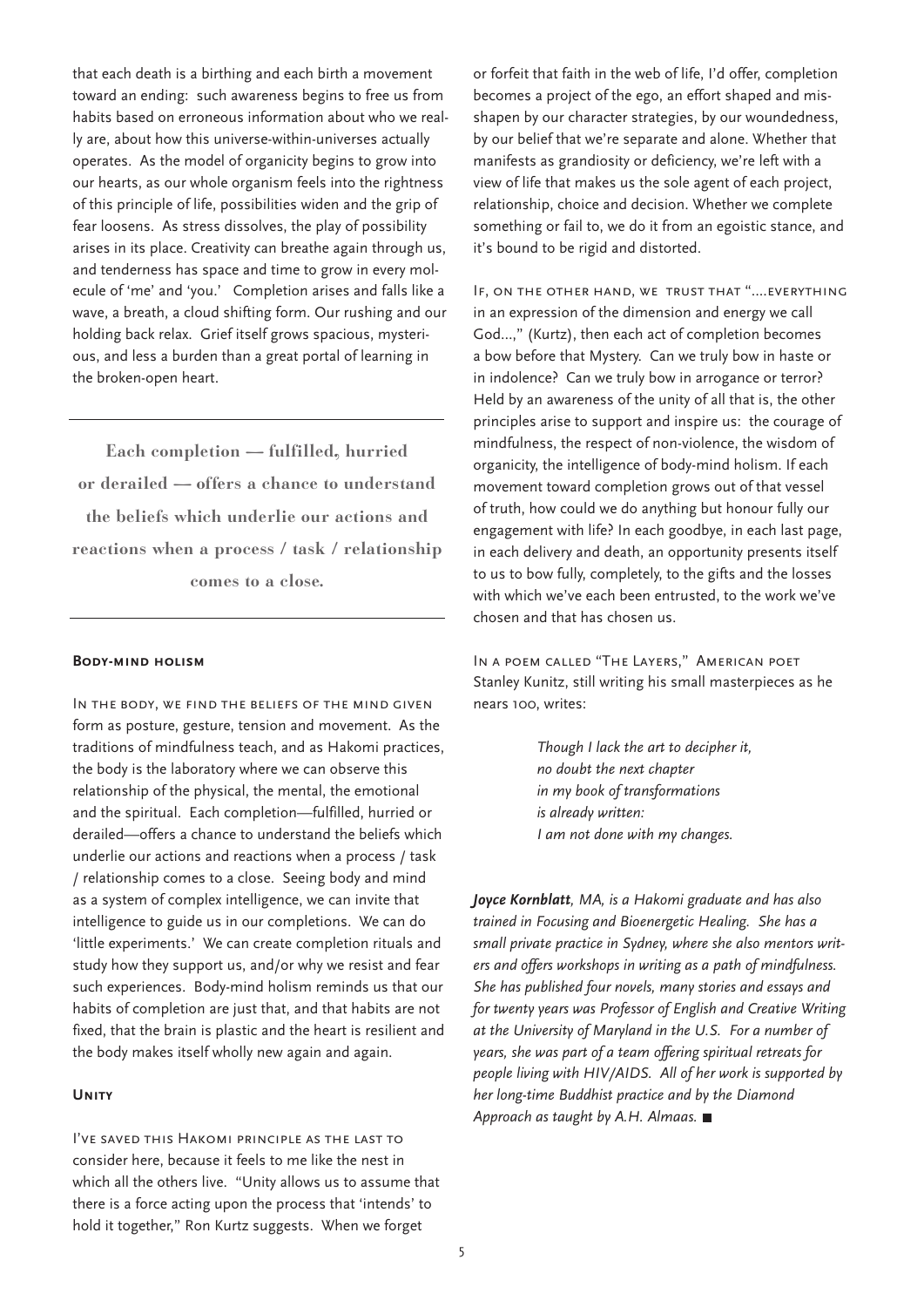## Categories of Psychological Wounding, continued.

#### CONTINUED FROM PAGE 1

and such distinctions not only merge within the client's experience, but also synergise each other in causation. As practitioners, however, the ability to recognize, assess and treat the specific nature and origin of the kinds of wounding our clients suffer is essential to our working with them. Just as the trembling from Parkinson's Disease requires a different approach than the shakiness a client reports when confronting his boss, so neurological, fragmentational and derivative woundings each need to be addressed and, especially, resolved, according to their natures.

#### **Neural Patterns**

In point of fact, all psychological wounding has a neurological basis, owing to the structure of the brain and nervous system. Our very ability to experience ourselves, let alone our pain, is rooted in the functioning of our neuronal architecture. Before we describe the categories of wounding, it will provide a useful framework to review - briefly and simplistically - the physiological structure of how we experience: namely, through neural patterns.

**An essential aspect of such neural patterns is that they are "use-dependent". The more a neural sequence fires, the stronger the links between those neurons become, and the more** 

**likely they are to fire together again.** 

In the wonderfully clear and poetic book *A General Theory of Love*, by Thomas Lewis. M.D., Fari Amini, M.D., and Richard Lannon, M.D., the authors, referencing the work of psychologist Donald Hebb, describe in simple terms the way in which neurons in the brain form patterns that allow consistent experience. The following draws from that description [\*GTL, p. 123-144].

WE HAVE BILLIONS OF BRAIN CELLS - NEURONS - IN concert with nerve cells throughout our bodies. When we receive input from the world around us, specific neurons fire, and send messages to other neurons to fire as well. Together, this collective activation results in our having a specific experience. For example [and speaking far more metaphorically than physiologically] if the sun is shining, specific neurons that recognize light and warmth and which generate comfort all fire together and give us the experience of "Hmmm, toasty warm sun!" The same would be true for the taste of chocolate, or the excitement at falling in love, or the fear of seeing a bear in the forest. A pattern of neurons fires, and we enjoy or suffer the consequential experience.

An essential aspect of such neural patterns is that they are "use-dependent". The more a neural sequence fires, the stronger the links between those neurons become, and the more likely they are to fire together again. It is like a channel being carved between them, so that when the river of neuronal energy flows, it floods into those particular pathways, and thereby generates the same experience once again. This development of pathways, links and neural patterns allows for learning and recognition. Despite it's different colour or shape, you can recognize a new species of flower as a flower, because it has enough similar foundational elements to fire off the flower pattern your brain formed earlier. Such foundational elements are called attractors, since they attract new experiences into an established webs of perception, feelings and ideas.

This system allows for learning and habit. You don't have to learn all over again how to ride a bicycle every time you jump on the seat, because the habit of how to ride is well grooved as a neural pattern in your brain and body.

This same system of attractors and habituation, however, also leads to the misinterpretation of new experience, and, ultimately, to the profession of psychotherapy. As noted neurological researcher Dr. Bruce Perry cites: "experience thus creates a processing template through which all new input is filtered. The more a neural network is activated, the more there will be use-dependent internalization of new information... (Cragg, 1975)." [\*BP]

Thus, if a child was hurt consistently in some way by a person who was forceful and direct, or by someone who was distant and unavailable, or by someone who manipulated her feelings for their own purposes, then that child will likely have developed a neural pattern of hurt, with attractors around forcefulness and directness, or availability, or betrayal. As an adult, when she encounters some new person who happens to be direct, or unavailable or needy, she may again experience that same hurt, or the fear of getting hurt, or the sadness of a lifetime of hurt, or the defensiveness she acquired to protect from that hurt.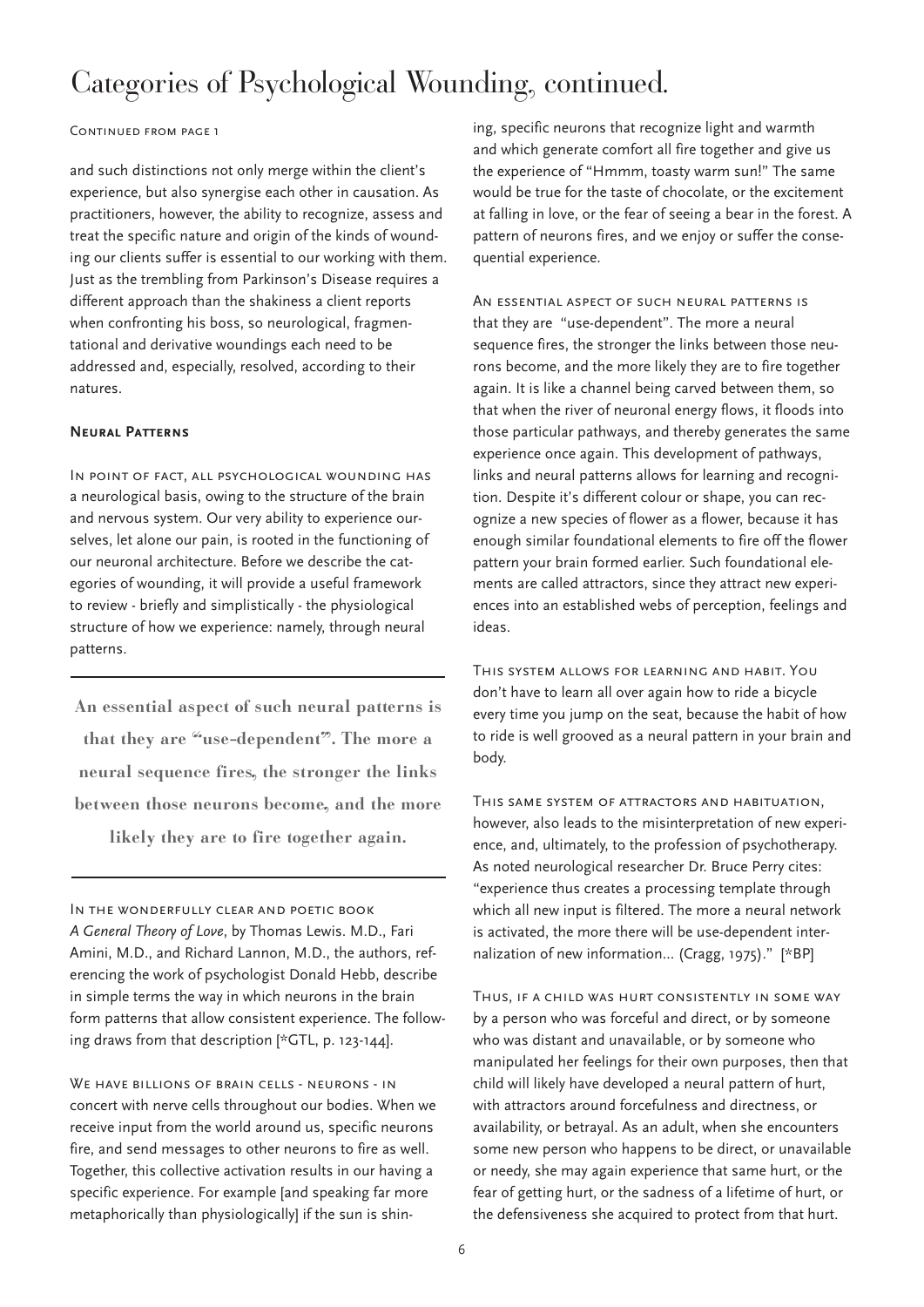The new experience gets absorbed into the old pattern, and the person reacts not to what is currently actually happening, but to what they learned years before in a resonant, but different situation - with a different person and when they had different resources and options. The ability to perceive, to experience, to express and to relate in the moment becomes coopted by previously entrenched habit.

FURTHERMORE, AS A PATTERN GETS STRONGER, IT TAKES less & less to trigger it, a process Perry calls "sensitisation". In this way, he says, "the same neural activation can be elicited by decreasingly intense external stimuli...the result is that full-blown response patterns...can be elicited by apparently minor stressors." [\*BP] These patterns of sensitisation, Perry goes on to state, gradually become personality traits. In other words, old neural patterns begin to shape who we and others experience ourselves to be, and it takes very little to activate these behaviours. It is this submersion in limiting and painful neuronal habits that brings people to our offices.

The three kinds of psychological woundings named above each describe a specific category of neural pattern that was formed by the client in response to life situations. By recognizing the kind of neural pattern present in a particular client experience, we can customize our treatment options to address that pattern most directly and effectively.

#### **Neurological Wounding**

Neurological wounding includes trauma and attachment issues. As a distinct class of wounding, what is essential to recognize here is that these wounds are lodged primarily in the Autonomic Nervous System [ANS], the aspect of our physiology that operates below the level of conscious control. One can no more regulate one's traumatic activation than one can hold one's breath indefinitely; the biological imperative of survival takes over, and causes a physiological reaction to the perceived situation. Trauma and attachment issues therefore need to be addressed on the level of the ANS: the completion of the truncated defensive movements and the gradual easing of adrenal activation with trauma, and the primal limbic engagement between the client and a loving other to restore or create secure attachment and self-regulatory functions.

Of course, in the holography of the Self, the presence of trauma or insufficient attachment generate parallel neural patterns in the so-called voluntary nervous system as well. We experience the impact of ANS wounding not only on the animal/survival level, but also the

personality level. So while at the foundation trauma and attachment are and need to be resolved autonomically, they also create and present fragmentational and derivative wounding. The formation of sub-identities, obsessive ideation, irritability in relationship, low self-esteem, fluctuating moods, and so on will also develop when one has trauma or attachment issues. While these may be addressed and ameliorated to whatever degree by other treatment approaches, the underlying neurological wounding can only be fully abetted by methods that attend to the actual location of the wounds in the ANS. Such methods as EMDR, Somatic Experiencing and Sensorimotor Psychotherapy work directly with these levels of wounding.

> **... to manage difficult or impossible situations, the self divides itself into substantial and consistent sub-selves, each a distinct state of consciousness and identity, resulting in a complex, confusing and painful sense of personal fragmentation.**

#### **Fragmentation of Consciousness**

The second kind of psychological wounding is the Fragmentation of Consciousness. This framework holds that to manage difficult or impossible situations, the self divides itself into substantial and consistent subselves, each a distinct state of consciousness and identity, resulting in a complex, confusing and painful sense of personal fragmentation. My own Re-Creation of the Self [R-CS] Model of Human Systems describes this wounding, and similar models are offered in the work of Virginia Satir's parts model; Hal and Sidra Stone's Voice Dialogue; Stephen Wolinski's map of Trances People Live; and Richard Schwartz's Internal Family Systems. For the purposes of this article, I will reference some of the elements of R-CS, as exemplary of this category. [\*R-CS]

R-CS holds that we have an innate, spiritually based blueprint and drive towards Selfhood called the Organic Self. While recognizing our basic connectedness to all other life, the Organic Self also and specifically has the purpose of expressing and maintaining the unique individual qualities of each of us. My Organic Self, if you will, has the task of manifesting the "Jon-ness" of the universe, while Paris Hilton's Organic Self has the job of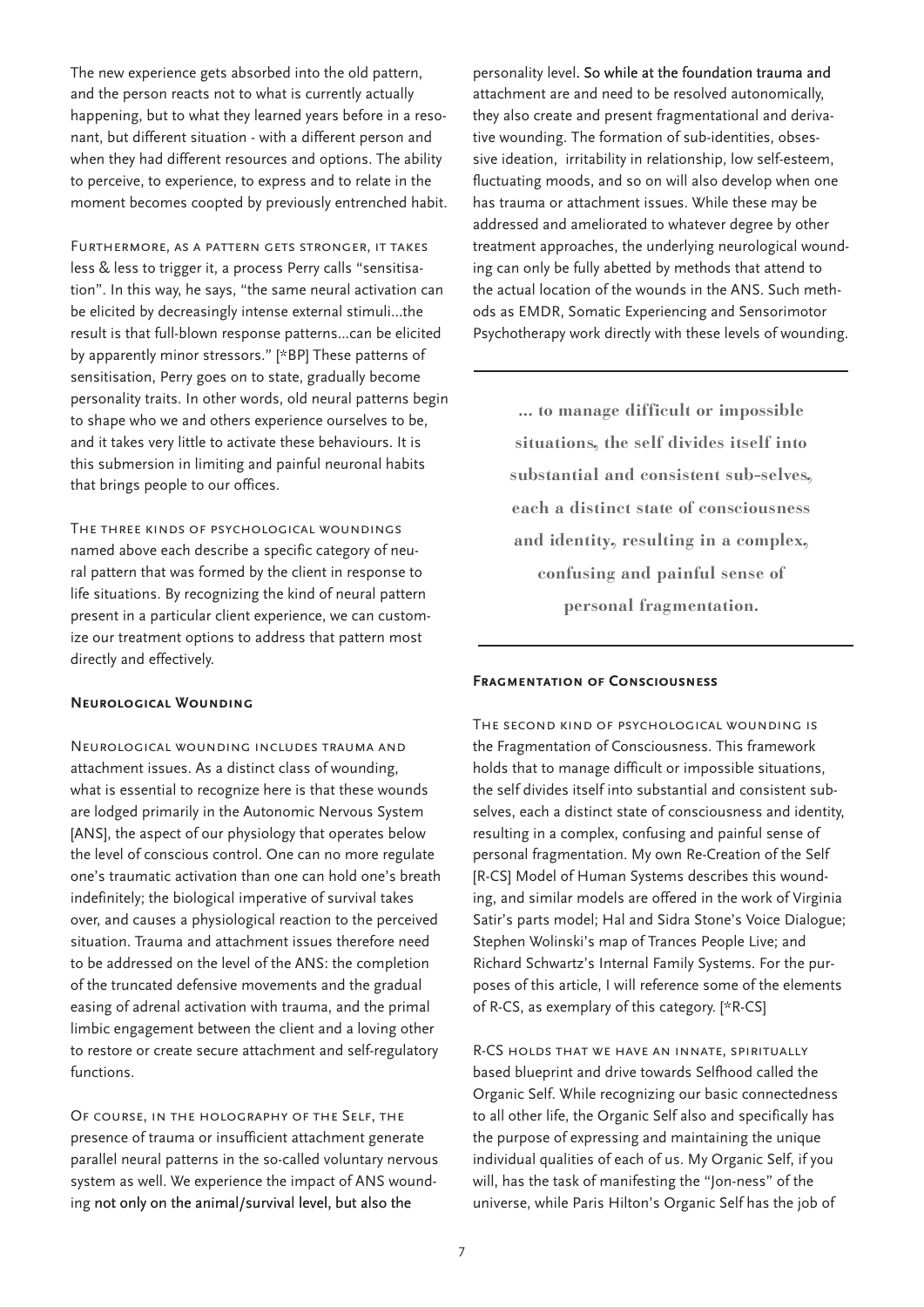being the "Paris-ness" of this world. It is our most basic and true sense of identity. In this state, we experience a feeling of being at home and completely aligned with ourselves - I consistently receive an enthusiastic, even awed, "Yes!" from clients in response to contacting this state as feeling "right" or true" or "completely solid" or "it's like finally coming home".

Noted therapist and author Diana Fosha describes a similar model with her notion of a "core state". She states, "[this led me] to articulate the affective marker for core state. I am calling it the truth sense. It is the sense that comes with...things being right." [\*FSA]

**Each of these self-states is a specific neural pattern, and that pattern perceives and expresses only the explicit elements of that pattern. How we think, the way we hold our body, the mood we are in are all fixed within each specific trance state.**

As humans, we have the same basic resources and needs, and yet as individuals our Organic Selves steer us towards being unique and separate people, while remaining in relationship with others. The Organic Self does this by pursuing experience. Moment by moment, the Self recognizes its desire for the next self-relevant event [an Organic Wish], and devotes its resources to attaining that experience. Some Organic wishes may be as simple as "I'm thirsty - I want to drink..." and others may be as complex and sustained as the desire to become a doctor and the willingness to go to school for 137 years to accomplish this.

WHEN WE PURSUE OUR WISH IN ACCORDANCE WITH OUR unique nature, we are affirmed in the validity of being ourselves. Even if the experience includes painful aspects, if the overall sense of the experience is that "it is good to be me", the presence of the Organic Self as the central organizing aspect of Selfhood will be reinforced. So if, as a child, you loved your grandpa, and he died and you felt very sad, the sadness itself would not be a deterrence to being your Organic Self - the grief would feel natural and appropriate. But if you were shamed about your feelings, or told to buck up and be brave, etc., then a question would arise about the validity of your innate nature.

As we know, this kind of challenge to a child's natural sense of things, when either repetitive or forceful enough, results in great wounding. While the feelings and beliefs and postures and so forth generated by these oppositional situations are quite obvious to us and readily presented by the client in session, the actual original wounding here takes place on a more subtle level, the level of consciousness.

When irrevocably opposed, the Organic Self, which we can think of as an unstoppable force, encounters an equally immovable object [the limiting situation]. The child's instinct towards self-expression and validity is hopelessly and continuously opposed by a distant mother or a cruel father, by dominating siblings or a lascivious uncle, by poverty or cultural norms, etc. The child's efforts toward self-relevant experience are stymied, and a painful impasse, like pressing the accelerator with the brakes on, occurs.

Unable to successfully free herself from this pain by remaining true to her instinctive wholeness, the child resolves this bind by fragmenting her consciousness. Instead of maintaining a single identity as a whole self, the Organic Self puts itself into a series of trances, each trance, or self-state, representing and holding an aspect of the stuck situation. Specifically, for each stuck situation, we generate a Hurt Self, holding the experience of being somehow inadequate or shameful or fearful; a Spirit in Exile containing the wish for the experience, but not daring to pursue it; a Strategic Self steering the person away from pursuing further similar experiences to avoid the Hurt; and a Survivor self continuing to lobby for the person's right to be herself [\*EIS].

Each of these self-states is a specific neural pattern, and that pattern perceives and expresses only the explicit elements of that pattern. How we think, the way we hold our body, the mood we are in are all fixed within each specific trance state. Just as in a dream, in which the elements of the dream seem completely real - until we wake up - so the elements of the self-states seem entirely true to us when we are engaged in those specific trances. In the trance of our strategic need to please others, not only do we not question the veracity of this attitude, but we are incapable of questioning it - this neural pattern, like all others, has no channel for a different perspective. It is only capable of generating the specific experiences wired into this pattern.

Because of this realness, we relate to these states not just as experiences, but as expressions of Self. We identify with them, and hold them as statements of our personal being. Our sense of "I" becomes indistinguish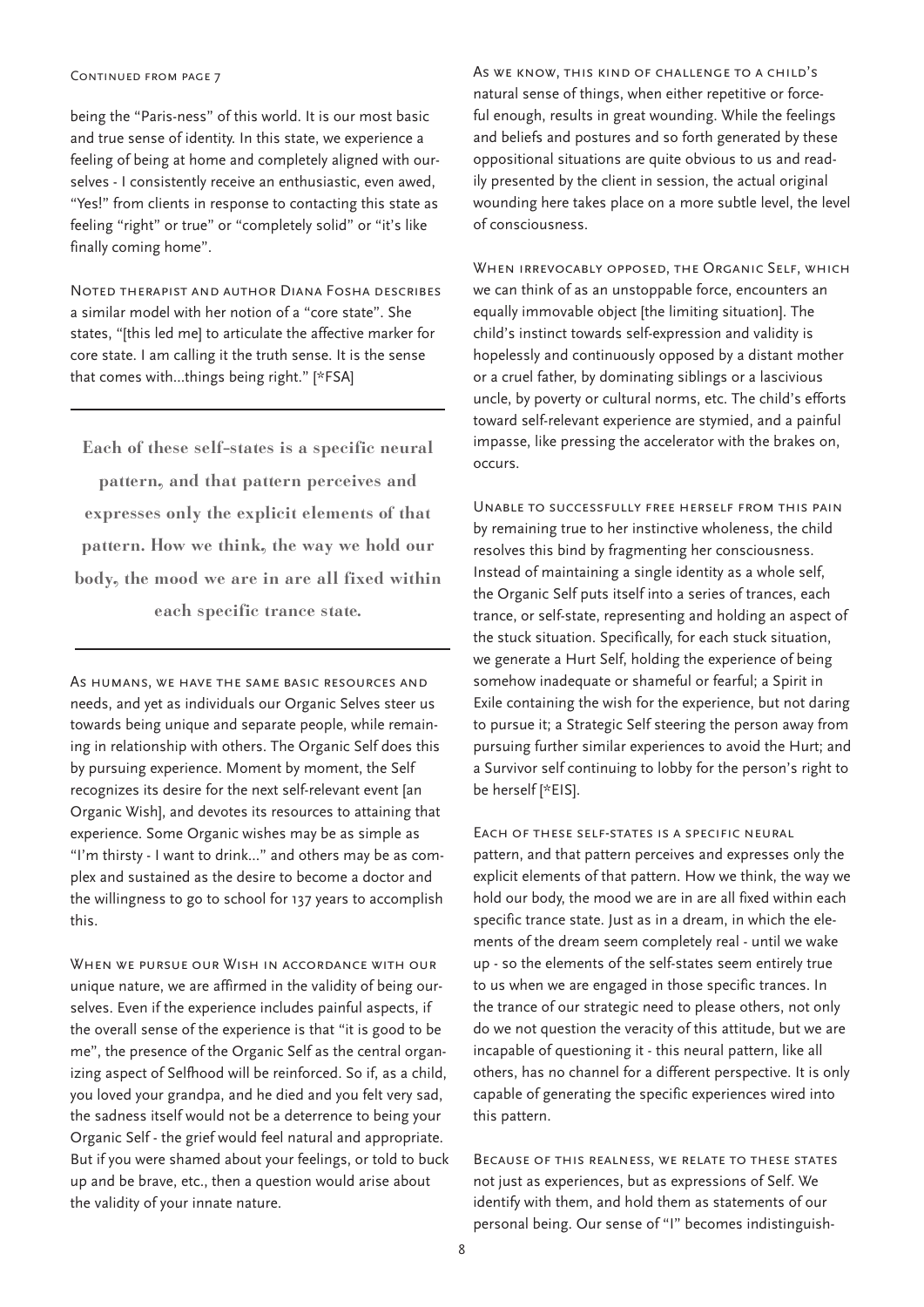able from the fragmented states we are in, and we develop a fluid self orientation that consists of a variety of "i's" [lower case to denote their fragmented, immature quality].

FURTHERMORE, BECAUSE OF THE ATTRACTORS IN THE pattern, events we encounter years after the self-state has formed pull us into the old pattern or trance, and we suddenly reframe the experience through the old neural lenses. If we needed to please our family to get by when we were 5 , then now, at 45, we find ourselves aggravatingly driven all the time to please our partner or our boss. Fragmentation has become, as Dr. Perry says, a personality trait. As psychologist and Hakomi Trainer Halko Weiss puts it, "...each one of us has at her or his disposal a number of typical, separate states of being which self-activate automatically in specific situations. These states are regressive in principle, because they are based on earlier experiences and the forms of self-organization that arose from them...[\*Weiss].

This fragmentation of consciousness happens whenever that irrevocable impasse occurs, so most of us end up with numerous self-states lurking in our being - an Inner Committee of selves instead of one integrated, wellbounded Organic Self. The Organic Self remains present and intact, and we typically operate from its expansive and inclusive framework. But then when some event activates an attractor - boom! we shift, often without realizing it, into one of our self-state trances. Rather than remaining consistent in our sense of true identity, we end up having a collection of fragmented identities, and suffer the pain of such fragmentation.

**... these fragmented neural patterns are basically feeling states - limbic entrancement that we experience at the core as a mood-framed "world" or "sense of things" leading to a mood based sense of identity, of I am this...**

These self-states are primarily limbic in location. Just as the neurological wounds are primarily lodged in the ANS, so these fragmented neural patterns are basically feeling states - limbic entrancement that we experience at the core as a mood-framed "world" or "sense of things" leading to a mood based sense of identity, of I am this...

From these feeling states or senses of being, we also, of course - just as we do from our more reptile woundings - create parallel neural patterns, both limbic

and cognitive, that elaborate the various experiential aspects of these states. We develop beliefs and thought patterns, we hold memories and images, we walk and talk or keep our mouths shut in state specific ways. The CEO who feels completely confident and authoritative in the office may dissolve into a sullen and vulnerable child at home with his wife and children, because a different him gets evoked by the family context. The behaviour may be apparent; the fact that the man has shifted into an alternative state of consciousness - a walking dream state perceived as real but in fact just a neural habit - may not be recognized.

The resolution of fragmentation, therefore, requires not just attending to the content derived from the fragmentation - the behaviour and perceptions and inhibitions, et al - but by addressing the fragmentation habit itself. This is typically done by having the client mindfully become aware of the feeling state they are in at any moment, and to learn to shift deliberately from the painful feeling state into a more preferred state. In overly simplistic terms, we help the client to recognize that he or she is located in a particular and limiting neural pattern; we direct them to recognize their felt relationship to being in this state [they like it or they don't]; and we help them to develop the ability to shift wilfully into a different neural pattern.

In fact, the mere act of becoming mindful of the state one is in is already a shift in neural location, because to become aware of the content of the trance requires one to be outside of it, operating from a parallel location in the mind. Instead of identifying with the experience of the habitual pattern, one is now identifying with their ability to observe it. Dr. Weiss concurs: "When we enter a state of mindfulness...an internal observer arises who is not identified with the states/parts that the person immerses in. In such moments, they can notice their experience without being fully identified with it." [\*Weiss]

BECAUSE OF THE INNATE NATURE OF THE ORGANIC SELF, a preferred neural pattern and identity already exists in all of us. The client may need various experiences in the present to elaborate or fulfil specific needs or missing events from their childhood - to be listened to, to be held, etc. - but their ability to embody a positive and expansive state of Selfhood that feels solid and true for them is already and always present.

This inevitable presence of an innate, organized, intact and expansive element of Selfhood gradually revealed itself to me early in my career, and in fact initiated my curiosity at exploring the nature of the Self. I was astonished to notice that invariably, despite whatever degree of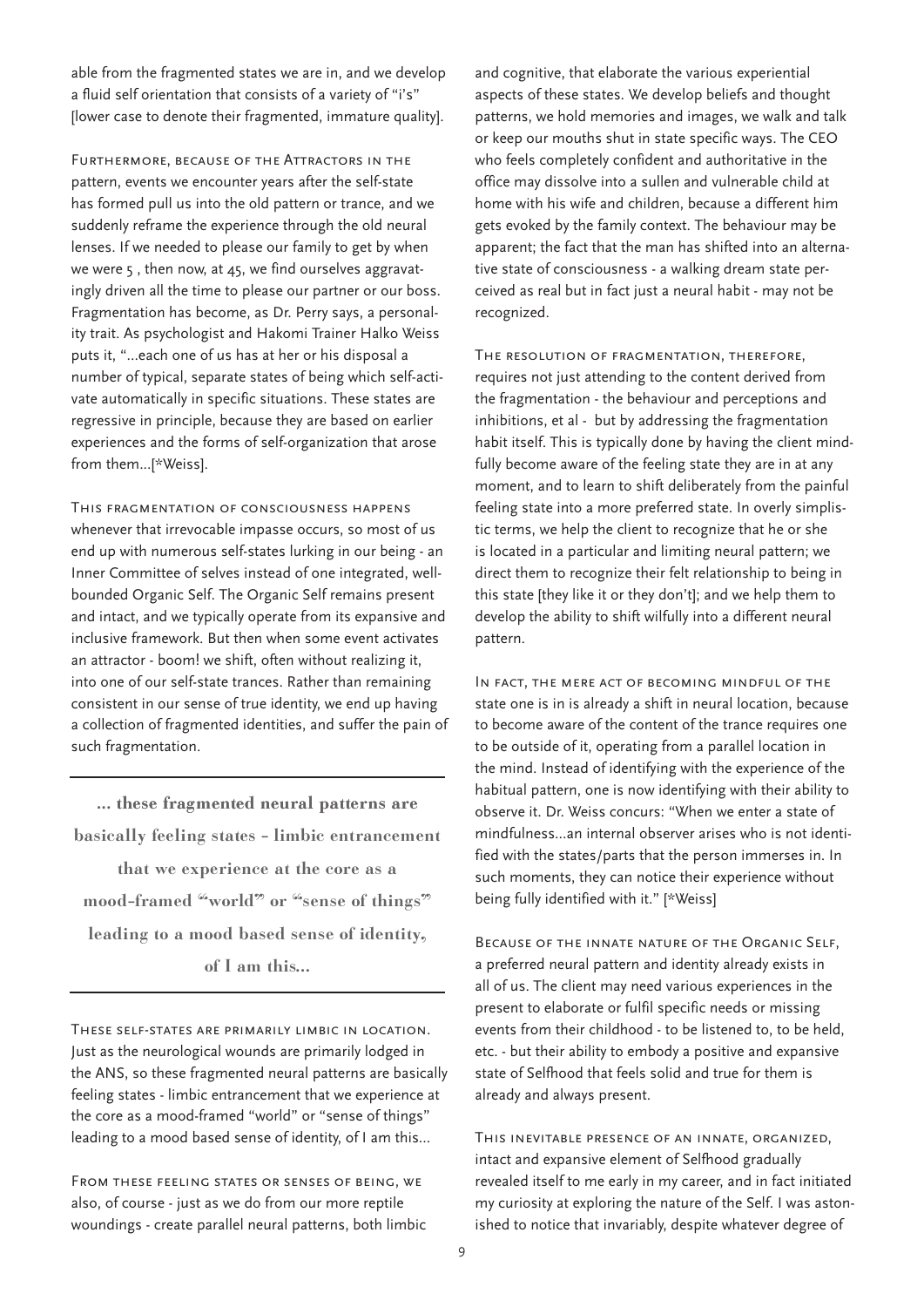wounding a client presented, there still was present, and available if sought, an underlying wholeness and solid identity. People had been damaged, and things were missing in their worlds, but at the core they held an inviolable Self. Many of the practitioners I meet report feeling a similar sense of underlying wholeness in their clients.

In a paper presented at Los Angeles Psychoanalytic Society and Institute, Diana Fosha tentatively suggests a similar notion: "My out-there proposal is that core state is a wired-in feature of the organism...It has been there all along...the capacity to experience core state is as wired in as is the capacity to respond with anger or joy or fear or disgust." [\*FSA]

I believe future research in the neurobiology of Self will eventually identify exactly how and where physiologically this innate Selfhood exists, perhaps transcending biology to delineate the way physiological and transpersonal elements interface. In the meantime, that the anecdotal evidence clearly shows that an Organic Self is already present and accessible within even the most traumatized client, affirms the notion that the art of therapy is not to "fix" our clients, but to evoke in them their own ability to self-regulate.

Of course, being use dependent, just shifting one's present state in the therapist's office does not eliminate the trance states and the habit of falling into them. This requires practice and repetition, which serves to enhance the links and attractors in the more Organic patterns, and to dissolve from disuse the links and attractors from the fragmented self-states. The therapist must "sheepdog" the client, tracking for excursions back to the fragmented selfstates and lovingly guiding the client to find his way back to the Organic Self, until remaining in preferred states gets wired in deeply enough to become a new habit.

#### **Derivative Experiential Content**

As we have indicated, the third kind of psychological wounding, Derivative Experiential Content [DEC]., includes the wide range of material that derives from either trauma and poor attachment, or from the fragmentation of consciousness. This derivative content is the material that we typically associate with client presentation: the verbal and emotional content of their worlds, their beliefs, behaviours and perceptions, and also, in our practice of somatic psychotherapy, the bodily events [tensions, impulses, gestures, etc.] that attend all these. We would also include various energetic, creative and spiritual experiences in this category.

All of these experiences are expressions of the ANS wounding and/or specific self-states that arise. As the ANS activation or collective neural pattern of a self-state is engaged, they generate all of the limbic and cortical elements that comprise that wounding. We then find ourselves thinking those typical thoughts, feelings those usual feelings, holding those habitual tensions that are both expressions of and markers for the more primal woundings we have.

**It is therefore essential to realize that this material exists only as an expression of either autonomic activation or the arousal of trance states. It has no inherent existence, but erupts when a specific neural pattern is engaged.** 

It is therefore essential to realize that this material exists only as an expression of either autonomic activation or the arousal of trance states. It has no inherent existence, but erupts when a specific neural pattern is engaged. There is no reservoir of sadness, for example, in a melancholy person - only the frequently repeated evocation of his sorrow. When the neural pattern that generates the sadness is not activated - when the person is briefly enjoying himself at a party, say - there is no sadness; it's not lurking somewhere within the depths of the person. What there is, actually, is a propensity for any number of things to set off the melancholy attractor and so, once again - maybe even for the 100th time that day - to generate another wave of sighing. To the person, the frequency of this experience causes him to reify it as real - to make it concrete in his mind, and to assume it as a fact. But it is not a fact; it is one of endless possible experiences that through frequent activation has developed an increased potential to arise. In a similar way, there is no inner child, no constant need to withdraw, no actual inevitable should that one feels obligated to obey, and so on...

This is often a difficult notion both for clients and therapists to accept. We believe in the material presence of our experiences, both because they do indeed feel real to us when we experience them, and because our sense of identity has become so embedded in them. This sense of realness is also heightened by the frequency with which they happen - the weight of time and repetition cements our perception of their validity. We may therefore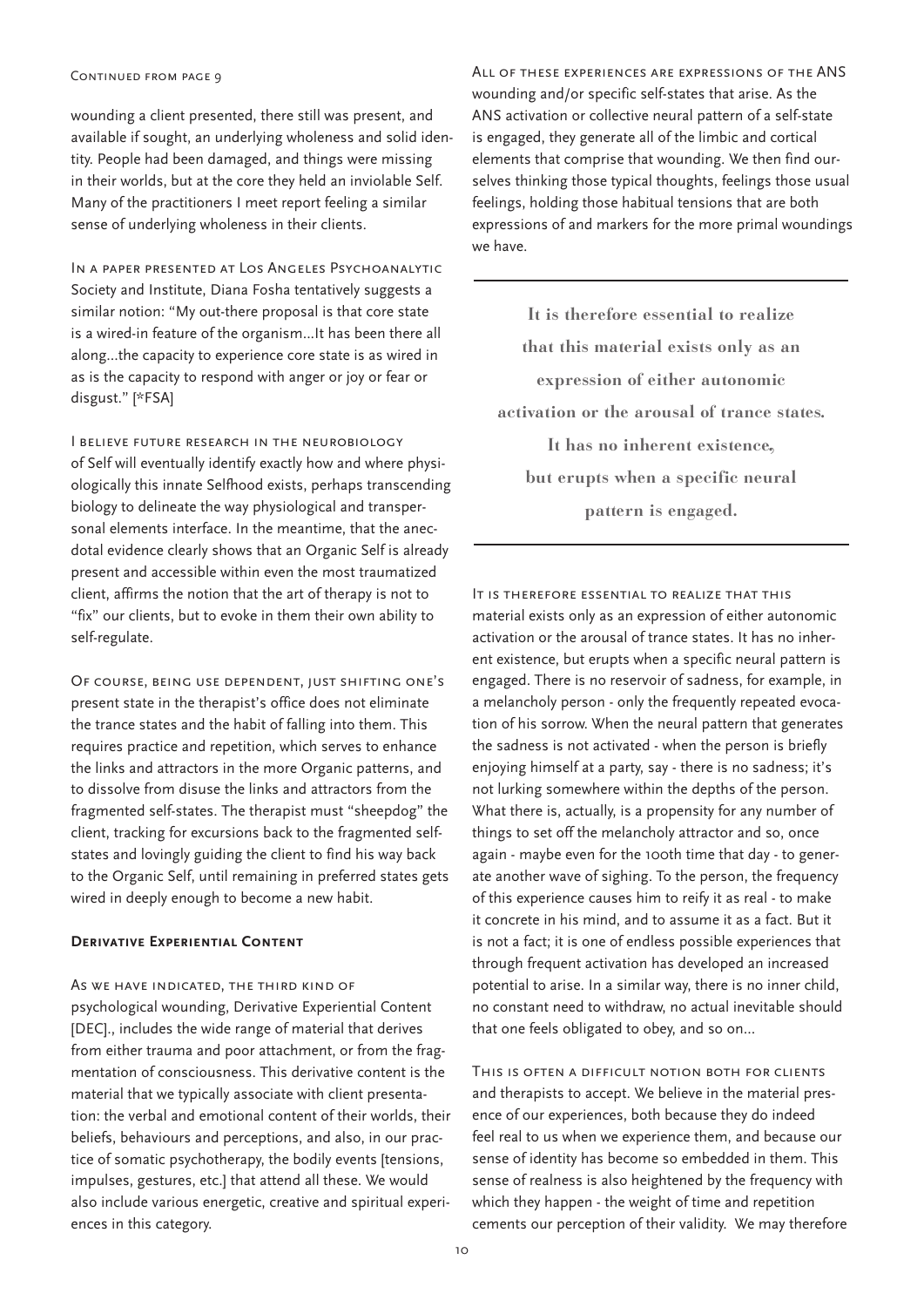have little sense of who we would be if we weren't anxious, or didn't charm people, or let our shoulders relax. After a particularly deep session, one of my clients reported that she was shocked to find herself not being on alert all the time. While this felt wonderful, it was also disorienting she didn't really have a wired in sense of how to be herself if she wasn't watching out every minute to see if there was danger.

I like to refer to this notion as the Myth of Core Material. We hold it as real - both as therapists and people - that all these beliefs and attitudes and memories and all the thoughts and impulses and moods they create actually exist. But in fact they are part of an elaborate and ingenious mythology we have devised to manage the complexity of our lives. This myth is exacerbated by the tyranny of meaning: because we embrace these experiences as real, we hold them as inherently meaningful, and this sense of meaning makes them seem even more valuable to us. In the end, however, to re-embody our wholeness, we must move out of the familiar if not always comfortable labyrinth of our myths, and inhabit the mansion of an integrated Self.

Because DEC literally derives from the first two kinds of wounding, all treatment for such content ultimately requires either the resolution of autonomic activation, or the relocation of psychic energy from fragmented states into more preferred and Organic ones.

WHAT DISTINGUISHES DEC METHODS IS THEIR USE OF THE derivative generated neural material as an avenue towards resolution of client issues. ANS activation can only be resolved neurologically, but the consequences of that kind of wounding - the thoughts and feelings and senses of identity - can be ameliorated by exploring all the content associated with the ANS entrenchments. This exploration also allows the eventual resolution of fragmentation, by accessing the full felt sense of the presenting neural pattern, and following it to its core structure.

Hakomi is a brilliant example of this approach. We create a relationship with the client that engages the cooperation of the unconscious. In doing so, we are already impacting their neural structure, and awakening the Organic Wish in them that hopes for and can be regulated towards the greater expression of their organicity [held by the Organic Self].

WE THEN ENGAGE WITH AND DIRECT CLIENTS BOTH TO immerse in and to study their present experience, so as to lead themselves back to the core organizing material of that experience. We call this process accessing, and all accessing, from simple inquiry to elaborate experiments like probes and taking over, follows this three step process: contact experience; immerse in experience; and study experience. [\*JE]

WHAT THIS THREE STEP PROCESS IS ACTUALLY DOING IS: (1) engaging an expression of some important neural pattern [contacting], (2) allowing time and focus on the pattern, thereby activating its various associated links [immersion], (3) associated elements of the pattern then emerge, ie. investigating the tension evokes the sadness connected to the tension, and then the sadness, when felt deeply enough, awakens a memory, and so on [studying] .

More specifically, this third step consists of three essential avenues: to inquire about details of an experience [e.g., does that tension in your shoulder feel like it's pushing forward from within, or like it's being pulled ahead from the outside?]; to search for the meaning of an experience [e.g., what does that tension in your shoulder do for you?]; and to encourage what call unfolding. Unfolding is the direct invitation to the neural network to let it's associations emerge, and forms the basis of efficient accessing. For example, instead of seeking details or meaning from that tense shoulder, we might invite it to let the next connected experience arise: so let yourself feel that tension, and just notice what starts to happen after a while, or, just let anything at all that wants to come up, just come up. In working this way, we are intervening directly to take advantage of the nature of neural patterns: by immersing ourselves in their present particular manifestation, we activate the entire network.

**Because DEC literally derives from the first two kinds of wounding, all treatment for such content ultimately requires either the resolution of autonomic activation, or the relocation of psychic energy from fragmented states into more preferred and Organic ones.** 

Because these patterns are held ultimately in the limbic system, they respond better to directives [commands and suggestions] than to questions. Think of a dog, which is basically a limbic system with legs. If you ask a pooch if it would like to fetch the ball, it looks at you quizzically. If you command it - Fetch the ball! - it leaps off in search of the bouncing little orb. In the same way, when we direct the client's unconscious to find something [notice whatever feelings want to emerge...] or to allow something [just let whatever feelings are there start to emerge...], then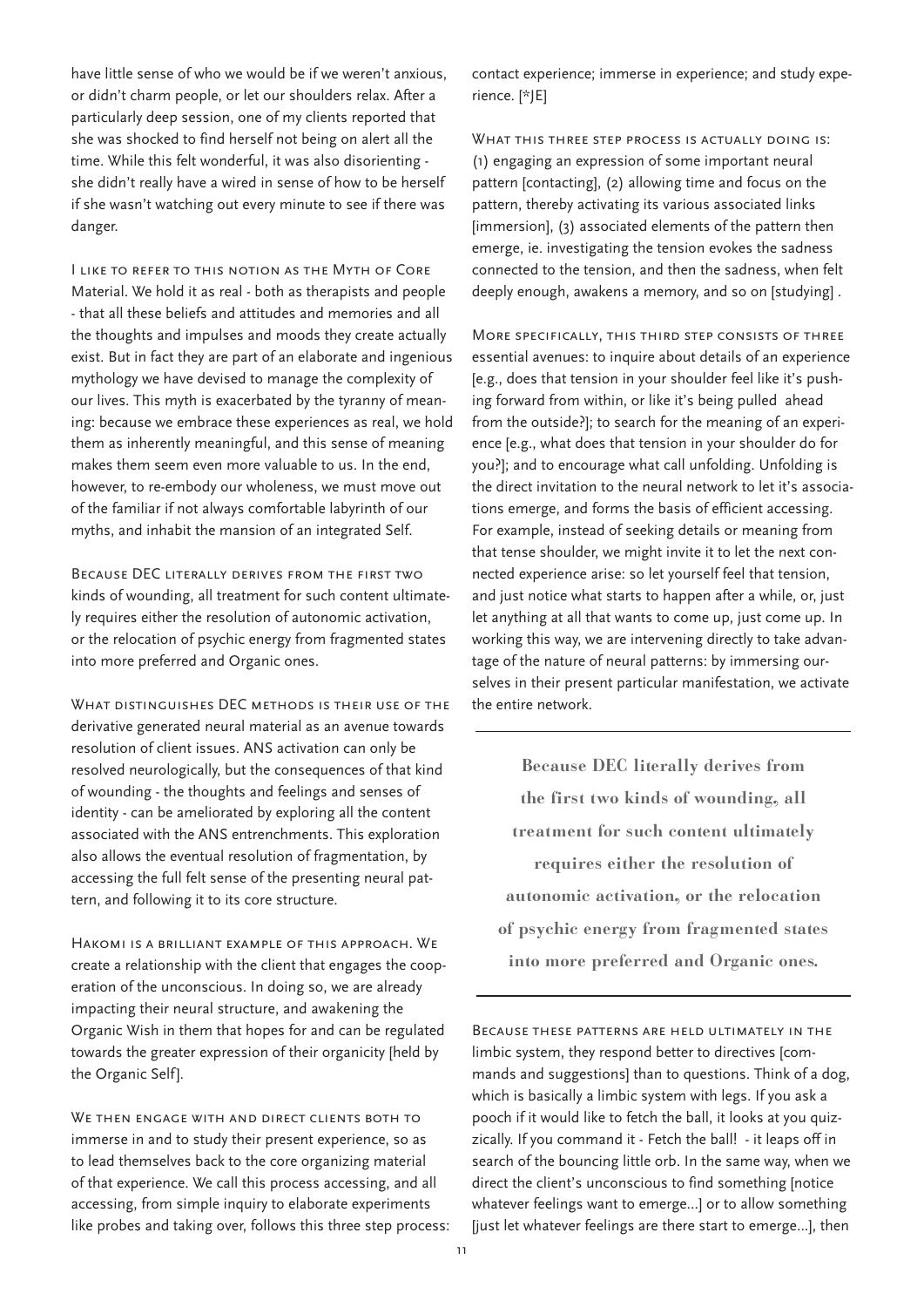the unconscious cooperates and activates the next link in the neural pattern.

In Hakomi terms, when we have accessed the network to its core presence, we then stabilize the felt sense of a belief, and, in service to transformation, we offer a new experience that refutes the felt expectation and prediction of the old belief. In fact, what this missing experience does is shift the client from the old habitual pattern to a different neural circuit. Through mindfulness, this new event is able to avoid the old attractor, and to stand on its own as an option in contrast to the old habit. In other words, the same shift in neural location has taken place as with R-CS and other trance state relocations. However, it has been effected not by the immediate opportunity of just shifting states, but by awakening the limiting pattern fully, and then shifting. We might think of Hakomi as taking the long, precise route towards a new neural pattern, and of R-CS as leaping across the chasm of expected experience to land ultimately in the same place.

In addition to this ultimate shifting, Hakomi work also creates a direct opportunity to provide the Self with experiences it needed but never received. As we said before, the expansive neural patterns of the Organic Self are already intact and already present, but they may not be fully elaborated. We may need to experience something else, that would fit in with and necessarily enhance this expansive but incomplete Self. Providing such actual missing experiences, not just as a means to shifting states but in service to the completion of developmental needs, is an equally essential function of our work.

All of this points towards a simple guideline: the clearer we can be about the exact nature and origins of client issues - the more we understand where and how they arise - the more efficient we will be in working with them. Just as a good mechanic has various tools for different situations - wrenches for nuts and pliers for wires - so we therapists do well to recognize the specific kinds of wounding we are faced with, and to have the clarity to address each wound according to its actual need and nature.

#### **References**

#### *\* GTL = A General Theory of Love,*

*by Thomas Lewis. M.D., Fari Amini, M.D., Richard Lannon, M.D. - Vintage Books, NY 2000* 

*\* BP = Childhood Trauma, the Neurobiology of Adaptation and Use- dependent Development of the Brain: How States Become Traits,* 

*by Bruce D. Perry, M.D., Ph.D., Ronnie A. Pollard, M.D., Toi L. Blakley, M.D., William L. Baker, MS, Domenico Vigilante - Infant Mental Health Journal, 1996*

- *\* R-CS = The Re-Creation of the Self as an Approach to Psychotherapy by Jon Eisman, CHT, Ashland, 1995, 2005*
- *[\* FSA] = True Self, True Other and Core State: Toward a Clinical Theory of Affective Change Process by Diana Fosha, Ph.D., paper presented at Los Angeles*

*Psychoanalytic Society and Institute, fe. 28. 2002*

#### *\* JE = Hakomi Institute Training Manual*

*by Jon Eisman, CHT, Ashland and San Francisco, 1994, 2002, 2005*

*\* EIS = The Child State of Consciousness and the Formation of the Self by Jon Eisman, CHT, Hakomi Forum, 1989*

*\* Weiss = Mindfulness And Renowned Research paper delivered by Halko Weiss, Ph.D. in Munich 6/02 and San Francisco 8/02*

*T***he following publications, while not directly quoted, were useful in providing background:**

*Affect Regulation and the Origin of the Self*

*by Alan Schore - Lawrence Erlbaum Associates, New Jersey 1994*

#### *The Emotional Brain*

*by Joseph Ledoux - Touchstone Press, NY 1996*

*The Developing Mind: toward a neurobiology of interpersonal experience by Daniel Siegal - Guildford Press, NY 1999*

*Born to Love: Hakomi Psychotherapy and Attachment Theory by Marilyn Morgan, 2004*

*Becoming Attached: First Relationships and How They Shape Our Capacity To Love by Robert Karen, Oxford University Press, NY - 1994*

*Jon Eisman is a founding member of the Hakomi Institute and Director of Hakomi of Oregon. For the past 27 years, he has led workshops and trainings throughout the world, as well as having a private practice and consulting practice. He is author of numerous Method related articles and a Training Manual for Hakomi students. He currently teaches throughout North America, Europe and New Zealand, and is creator of the Re-Creation of the Self Model of Human Systems, a powerful and innovative tool for working with psychological parts in therapy, group work, and spiritual practice.*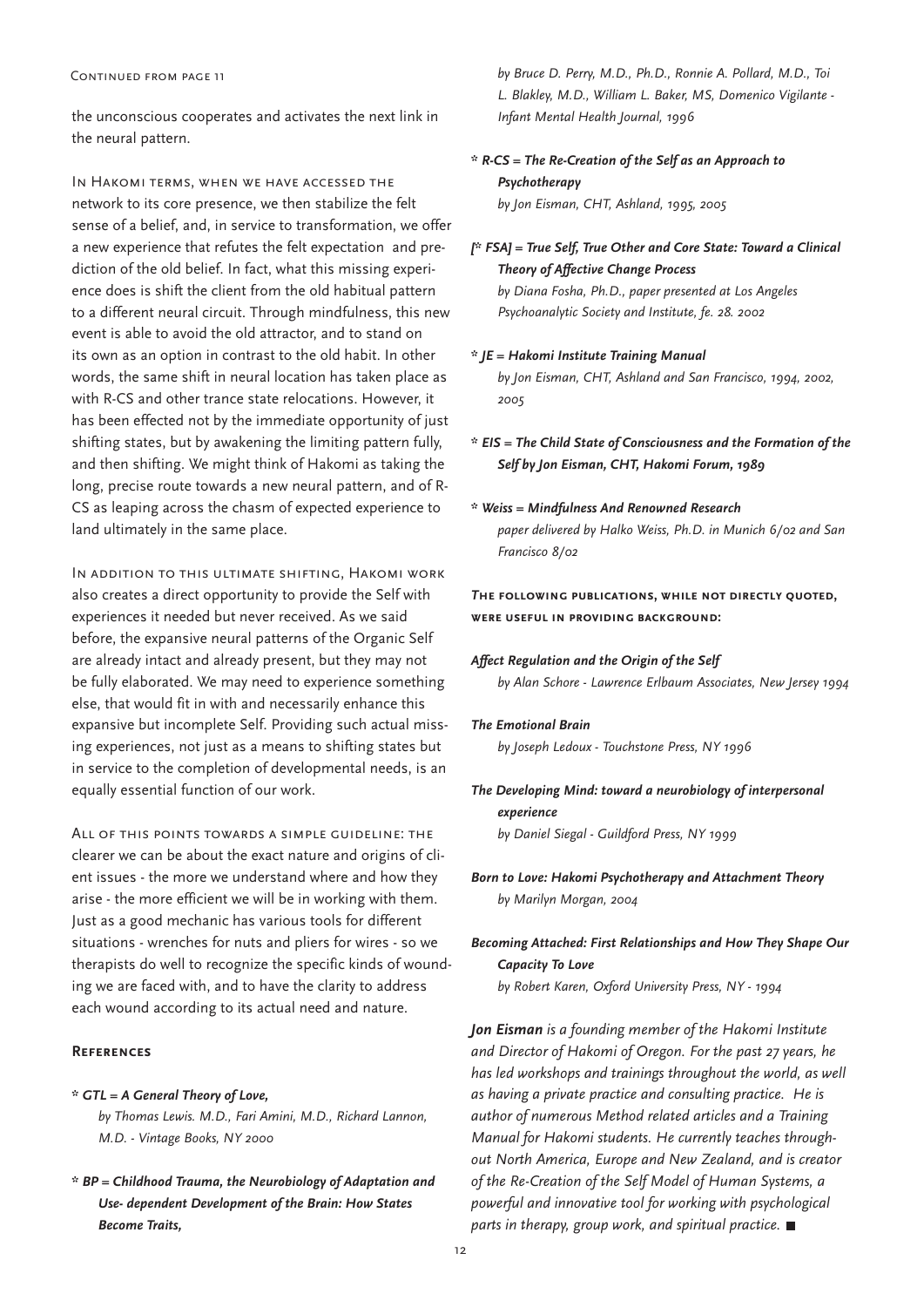# Hakomi Pacifica Team.

Team administrator **LORELLA RICCI** gives us an update.

The Hakomi Pacifica Team met early April for our quarterly meeting. After our nourishing two-day, face-to-face meeting last December, it was difficult to revert back to the disembodied phone conference, with ten floating voices and time-delay. Nevertheless, the quality of attendees shone through and humour prevailed. Highlights of the meeting include:

**Staff Development, Peer Review Processes and Business Models:** the team are currently working on the development of policies and procedures for staff development and review process along with the larger task of reviewing the business model for Hakomi in Australia. Even though Hakomi is taught around the world under the auspices of the Hakomi Institute, regional teams are empowered to develop the structure of the organisation in a way that best suits the local climate. As you can imagine, this is simultaneously exciting and labour intensive.

**Curriculum:** Manuela will be attending an "update" workshop with Ron Kurtz on behalf of the team. This gives him an opportunity to teach content that he considers new about the Method and that he would like integrated back into the trainings.

**Regional Reports:** Both Sydney and NZ have recently completed a three year training. The Sydney team saw 30 students graduate in February (pictured below) and are preparing to have another training off the ground by the end of the year. Halko Weiss' advanced training,

*Experiential Disidentification*, started in Sydney in February with 35 students. New Zealand will start its 5th training at the end of April. Perth, whilst running a slightly different format, is now half-way through a training and just about to run a 10-day intensive on Character Strategy. See regional round-up on page 19 for further details.

**Certification Program:** A Certification / Supervision program is finally underway in Australia. Whilst a definitive and clear "program" is still in development, workshops will start in Sydney in May. Currently these workshops cater for both advanced "near-to-certification" graduates and those who are just starting the process of supervision. See page 16 for further details.

**PACFA Update**: HAA has finally been accepted as a member association, a credential that will certainly enhance the standing of Hakomi in Australia. HPT are now keeping a close eye on further developments within PACFA, as they move towards 'standardising' training programs. See HAA report on page 2.

**Centralising Material**: A web-site is currently in development to centralise teaching material and production of Hakomi advertising and promotional material to assist in the development of Hakomi in Australia.

We'll be keeping you in touch with updates via email.If you would like to contact the Hakomi Pacifica Team, please feel free to email us on: HPTadmin@hakomi.net.au



**GRADUATION, SYDNEY 2003-2006 Back Row (LR): John Perrin, Suhari** Bohm, Manuela Mischke-Reeds, Sherril Taylor, Joyce Kornblatt, Donna Lavell, David Lee, Peach Darvall, Vicki Hatter, Carol Perry, Tessa Ipp, Jan Downie, Carol Stuart, Ted Davis, Rod McClure, Maya Shaw-Gale.

**Middle Row (LR)**: Art Burroughes, Neil Rodgers, Ryta Kunciunas, Nick Bassal, Margaret Bassal, Gai Longmuir, Milan Peters, Pernilla Siebenfreund, Ashuan Seow, Sandi Plummer, Jane Murray. **Seated (LR): Ronny Hickel, Lorella** Ricci, Michael Hocking, Catriona McKenzie, Wendy Halsey, Raelene Bartram, Gregory Lazarus, Phoenix Mundy, Karen Baikie, Susan Smith. **Not Pictured:** Carolyn Boniface and Hwee-Meng Tan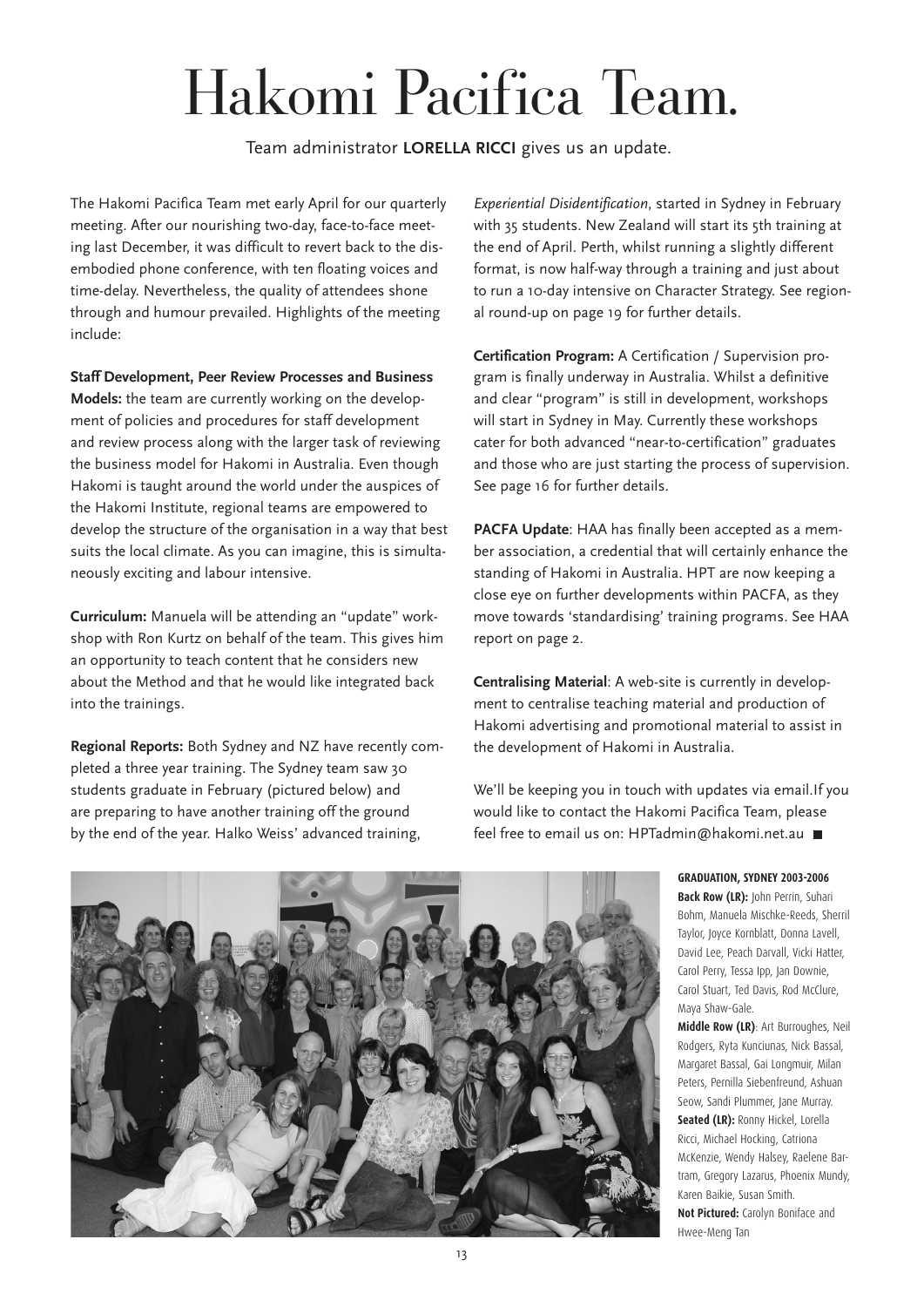# Neurofeedback: A Brief Overview

Neurofeedback, effective in the treatment of ADHD, addiction and epilepsy, can be an excellent therapeutic intervention: by quickly reducing symptoms of emotional regulation through "brain training", therapist and client are then able to focus on the issues of psychological wounding. Certified Hakomi Therapist & Clinical and Forensic Psychologist, **MOSHE PERL,** PhD, gives us an outline of the process of Neurofeedback.

Biofeedback is a simple concept, which we are actually very familiar with from everyday life. Activities such as balancing, walking and holding objects, depend on this sensory feedback. Biofeedback devices augment our ordinary sense perceptions, allowing us to extend our understanding into areas where we would normally be unaware The idea behind it is: If you can sense it, you can change it.

**Scientific studies indicate that Neurofeedback is able to produce significant improvement in symptoms of epilepsy, ADHD and drug addictions. There is considerable evidence in clinical practice that neurofeedback can improve a large variety of disorders, including panic reactions, depression, sleep disorders and mild traumatic brain injury.**

Biofeedback gives the trainee ongoing immediate information about some body function. Knowing the information allows the trainee to modify the body function. Traditional biofeedback works with such things as muscle tension, finger temperature, skin conductance, heart rate, breathing rate, heart and breathing synchronisation, blood pressure.

Neurofeedback or EEG Biofeedback is a specific form of biofeedback which gives the trainee moment-tomoment information about the rhythmic electrical activity from various places in the brain (EEG), and challenges the brain to modify certain components of it.

Similar to training other biological measures, the trainee is soon able to induce changes in the brain wave patterns. These changes lead to improved flexibility and stability of the brain waves in general, which leads to improved flexibility and stability of behaviour in response to external demands on the person in the course of day-today activity.

SCIENTIFIC STUDIES INDICATE THAT NEUROFEEDBACK IS able to produce significant improvement in symptoms of epilepsy, ADHD and drug addictions. There is considerable evidence in clinical practice that neurofeedback can improve a large variety of disorders, including panic reactions, depression, sleep disorders and mild traumatic brain injury.

The brain functioning model adopted by most neurofeedback practitioners looks at three underlying patterns of dysregulation: Overactivation, underactivation and instability. Disorders belonging in the overactivation pattern include: impulsiveness, overactivity, high anxiety, anger and rage reactions, obsessive-compulsive symptoms, tic disorders, and difficulty falling asleep at night. Underactivation involves such disorders as inattention, low energy depression, and early morning awakening. Instability involves disorders such as seizures, migraine and panic attack.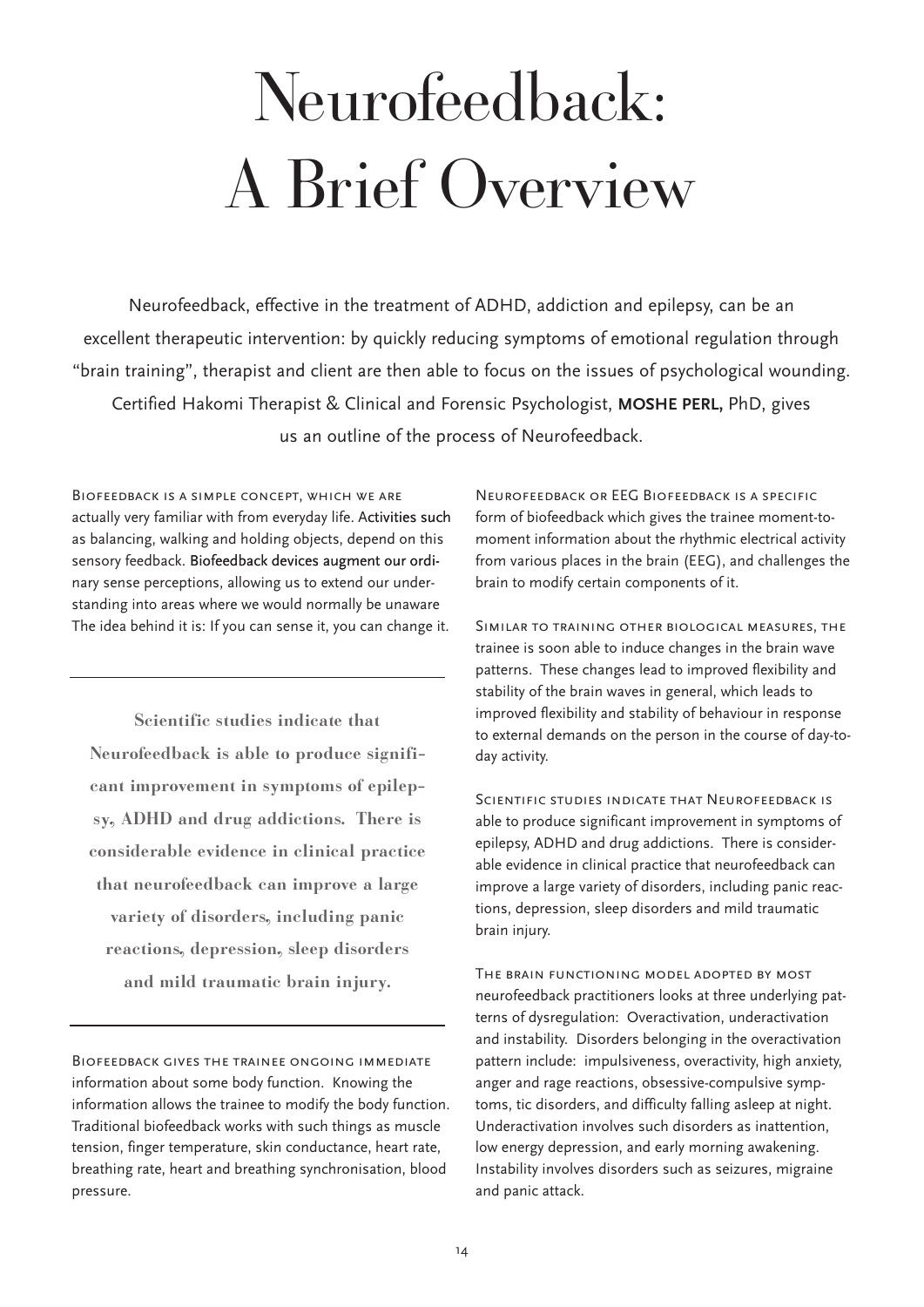After an initial evaluation, taking approximately three hours, training can begin. Training sessions last from 45 minutes to an hour, and most people notice significant improvement in their symptoms within 15 to 20 sessions. Long-term positive changes usually take 30-40 training sessions, although for some people more sessions are necessary. Once significant positive changes have occurred and have stabilised, there is little tendency for the symptoms to return. In fact, most people report that symptoms continue to improve in the months following training. Training sessions should be scheduled at least three times a week, for the first 20 sessions, and can be reduced to twice a week subsequently. There is no harm in scheduling more than three sessions a week. In fact, intensive training programs involving sessions twice a day for five days a week can also be undertaken.

Behaviour problems, especially defiance and aggression, tend to improve with neurofeedback training. However, they are complex social responses and appear for a variety of reasons which may be related to brain overactivation (ie., impulsiveness, high energy level) as well as to the person's social environment. For example, the person may have a long-standing habit of being oppositional or aggressive. They may have few, if any, alternative behaviours (such as talking through or negotiation) when dealing with frustration. Also, many people who are aggressive or oppositional use these behaviours manipulatively to get what they want. When children who are stubborn, defiant or aggressive are seen for neurofeedback, it is usually necessary to have ongoing counselling with parents and the child in order to help the family deal more effectively with the child 's behaviour, while at the same time helping the child develop more adaptive ways of coping with frustration and stress. In these cases, neurofeedback makes the child more available for counselling and behaviour change, and allows behavioural solutions to work more effectively.

Outcomes: On an objective (hands-on) test of attention and impulse control, approximately 90% of a group (40 of 45) of people with ADHD showed significant improvement by the end of training. Parent and self-report measures of change were in high agreement with the hands-on test results. The positive changes were highly significant. Followup: A 14 month followup study of 18 people with ADHD indicated that 14 actually improved in the 14 months after training, and another 3 maintained the improvement shown in training. These results indicate that following neurofeedback training, people can expect to continue to improve.

#### **Recommended Reading:**

- *Getting Rid of Ritalin: How Neurofeedback Can Successfully Treat Attention Deficit Disorder Without Drugs. Robert W. Hill, PhD & Eduardo Castro, MD. Hampton Roads Publishing Company Inc., Charlottesville, VA 2002.*
- *A Symphony in the Brain: The Revolution of the New Brain Wave Biofeedback.*

*Jim Robbins. Atlantic Monthly Press, New York. 2000.*

*ADD: The 20 Hour Solution.* 

*Mark Steinberg & Siegfried Othmer. Robert D. Reed Publishers. Bandon Oregon 2004.*

- *Scientific Reviews: The entire issue of Clinical Electroencephalography, Journal of the EEG and Clinical Neuroscience Society (ECNS). Vol 31 No. 1. January 2000. Authors include Frank Duffy, MD; Norman Moore, MD; J Peter Rosenfeld PhD; David L Trudeau MD; John Gruzelier PhD; John K Nash PhD; Robert Thatcher, PhD; M Barry Sterman, PhD.*
- *Electroencephalographic biofeedback (neurotherapy) as a treatment for attention deficit hyperactivity disorder: rationale and empirical foundation.*

*Vincent J Monastra, Child Adolesc Psychiatric Clin N Am 14 (2005), 55-82*

- *Neurofeedback in Psychological Practice. Masterpasqua, Frank; Healey, Kathryn N. Professional Psychology: Research and Practice December 2003 Vol. 34, No. 6, 652- 656 ISSN: 0735-7028 Number: pro346652 (at http://www. alertfocus.com)*
- *W.C. Scott, D., Kaiser, S. Othmer & S.I. Sideroff, "Effects of an EEG Biofeedback Protocol on a Mixed Substance Abusing Population," American Journal of Drug and Alcohol Abuse, 31:455-469, 2005.*

*More information about Neurofeedback at: www.eegspectrum.com*

*Dr. Moshe Perl, PhD, is a Clinical and Forensic psychologist. Upon completing his PhD studies at North Texas State University in 1982, he worked as a consultant to schools and the Department of Juvenile Justice in the East Texas area. After relocating to Melbourne in 1992, Dr. Perl has worked with the Children's Court Clinic along with maintaining a private practice.* 

#### *Email: mperl@optusnet.com.au*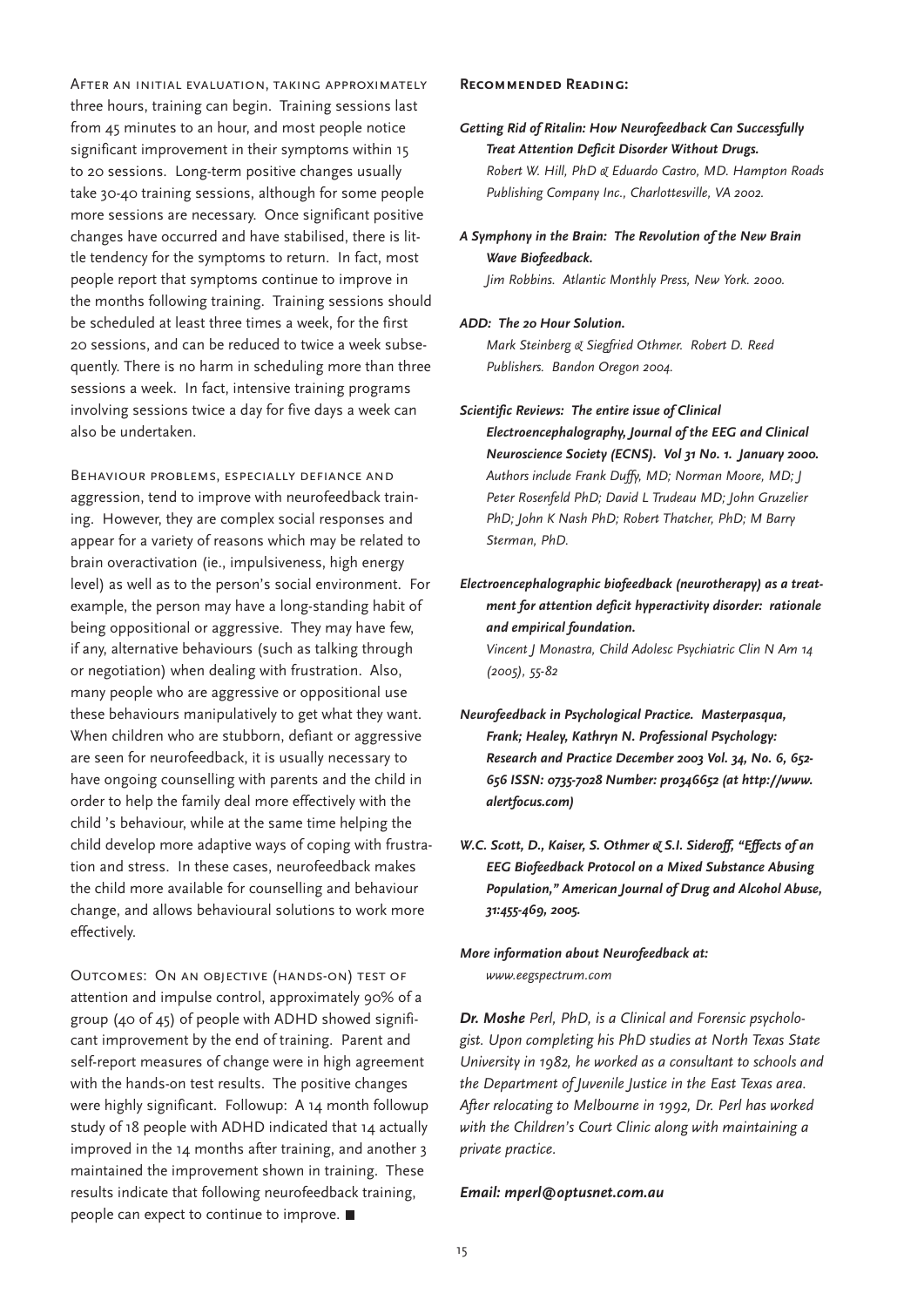# Supervision & Certification Preparation Progam.

The Hakomi Pacifica Team (HPT), the team responsible for offering Hakomi workshops and trainings in Australia, are currently in the process of developing an ongoing Certification and Supervision program for Australia. As a way of supporting students, the Hakomi Australia Association (HAA) has also agreed to provide financial assistance to members to attend these workshops.

The first in a series of supervision/certification workshops will be held in Sydney on 6 and 7 May 2006, and will be jointly facilitated by recently appointed Hakomi teachers, John Perrin and Neil Rodgers. This will give students the opportunity to experience two different styles of supervision. In addition to watching and receiving supervision on tapes, there will also be an opportunity for question and answer sessions on aspects of the Hakomi method. Numbers for this workshop are limited. Please contact Neil Rodgers at neilrodgers@bigpond.com to register.

The second workshop will be held in Sydney in July with Hakomi Trainer, Manuela Mischke-Reeds. This workshop will be a 4-day intensive and will be held on the 13-16 July. Please contact John Perrin at john@hakomi.com.au for registration and further details.

Future supervision/certification workshops will hopefully be held in Canberra, Melbourne and, should the numbers make it feasible, Brisbane/Northern New South Wales, and Perth.

The Hakomi Pacifica Team are very much looking forward to welcoming you to our supervision 're-union' and to assisting you on your journey towards Certification.

#### **Sydney May 2006**

*John Perrin Neil Rodgers Date:* 6 May, 9.30am-5.30pm 7 May, 9.30am-1.00pm *Venue:* Soma Dojo, Rozelle *Contact:* Neil Rodgers *Email:* neilrodgers@bigpond.com

#### SYDNEY JULY 2006

*Manuela Mischke-Reeds Date:* 13 - 16 July 2006 *Venue:* Sancta Sophia College, Sydney Uni. *Contact:* John Perrin *Email:* john@hakomi.com.au

## **Sydney Group Supervision with Karen Workman**

Sydney-based Hakomi therapist, Karen Workman, is to offer a further series of Group Supervision sessions, commencing May 2006. Aimed at Hakomi therapists and students, these sessions offer a deepening of the underlying principals of the Hakomi method in the realm of spiritual practice. They include understanding Loving Presence and developing 'personhood' as a therapist. Cases will be explored and discussed using both the developmental approach and the Sensorimotor Psychotherapy Method for Trauma resolution. The 2 hour sessions will be a mix of case study, discussion, theory and experiential work. To participate fully, you will need to be committed to growing as a therapist while using this method. These sessions are for professional development and as such, will not involve personal processing.

> **Time:** Sydney 3.00pm - 5.00pm **Dates:** Fridays - May 12, May 26, June 9, June 16, June 30 **Cost:** The fee for this series of 5 x 2 hours Group supervision is \$275 .

To register or inquire please call Karen Workman on **9233 3396** or by email: **kworkman@nectar.com.au** Karen Workman is a Certified Hakomi Therapist, Psychologist and Supervisor (NSW Psychologist Registration Board)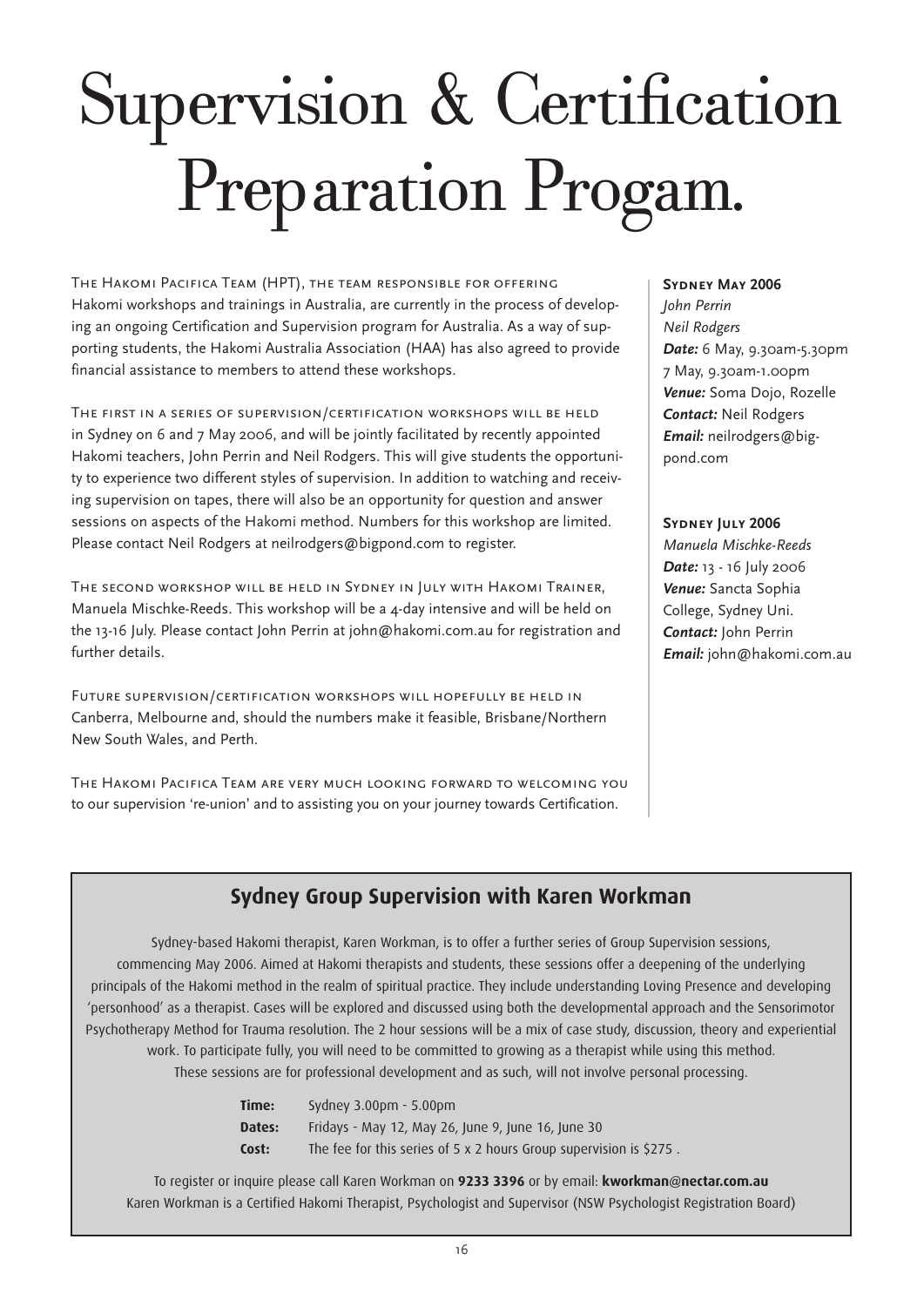# What brings you here?

Hakomi Graduate, **RYTA KUNCIUNAS,** talks to one of the pioneers of Hakomi in Australia, **GABY JUNG,** about what first attracted her to Hakomi.

#### **What drew you to becoming a psychotherapist?**

Well, I still don't see myself entirely as a psychotherapist, I still feel I don't know enough, really. So I see myself primarily as a body-worker still. But what actually drew me to psychotherapy was that I really wanted to be there for my clients when really strong emotional stuff come up for them through the body-work.

#### **How did you and Hakomi meet each other?**

I was doing an anatomy course with Robert Schleipp, who was over from Germany, and he mentioned Hakomi and that he had done a course with Ron Kurtz. I was fascinated, read his book and then in 1992 I did the first Hakomi workshop offered in Australia, with Halko.

#### **So, where are you at now? You were the organiser for the first east coast training in Australia, and are now returning to the fold, so to speak ...**

After the training, I needed a break. It was very intense, being both the organiser and a student. But I think that kind of pressure actually brought up things for me that I would have otherwise avoided or stayed buried. So it was a very intense personal journey, and I guess still is.

#### **So where do you see yourself in regards to Hakomi in the near future?**

I still feel very much like a beginner, but hope to get back to a regular practice of study groups and supervision.

#### **So, as one of the pioneers of Hakomi in Australia, any thoughts?**

I guess I still have idealistic dreams: that really good community will develop out of the trainings and workshops, where people are honest with each other and can handle each others' strengths and weaknesses.

#### **So, you're a body-worker?**

Yes, that's how I earn my money, but Hakomi has influenced me in many ways: how I am with people; how I relate with them; and I've certainly changed through the Hakomi contact. And the break from intense Hakomi has been great because I have found another passion that I love doing, that's become my point of sanity, and that's sculpture. I've been sculpting since 2002, and now exhibit and sell my work. I very much enjoy my Sundays in my studio, immersing myself and just letting happen what ever happens out of the stone.

#### **Could you tell us briefly about your background?**

I was born in Germany, my education was a bookshop and library assistant, but I was very involved in the Children's Welfare Association in Germany. Then I had a son, and came out with him for a holiday in 1979, escaping winter, and decided to stay. I was very fortunate that that was possible, so I feel quite blessed to be here and to have experienced what I have.

#### **Is there a therapist who's inspired you the most?**

My first contact to therapists was probably Carl Jung, and I'm still attracted to a lot of his theories and notions about the unconscious, ritual, and the importance of that.

#### **What sustains you on your personal journey?**

Just a huge amount of optimism that I feel very blessed to have. What sustains me is the daily work with my clients, seeing them struggle. And, also having fun with people. I've always had this sense that I've got an incurable optimism somewhere ... (laughing)

#### **A pivotal moment in Hakomi was ...**

My very first workshop, I guess. Where that very familiar feeling that comes to just about everybody when they have something to do with hakomi. It's that feeling of homecoming, coming to yourself eventually. That's what it actually has been, coming and finding myself.

*My secret, sacred delight is ...* Working with stone and looking forward to actually starting to work with marble. *I often wonder ...* How death would be. *I wish I had ...* A little bit of money to do a few things ... *I'm loving ...* Working with people.

*The book that changed my life is ...* Mmm, that probably would have been Hakomi. (chuckling)

*What makes me laugh is ...* Lots of stuff. I just love laughing.

#### **Anything you'd like to add?**

Just that I'm really aware how strong Hakomi has featured in my life, and still does. Even though I haven't been an active part of the community, it still has been something very important for me, and I think will remain that way.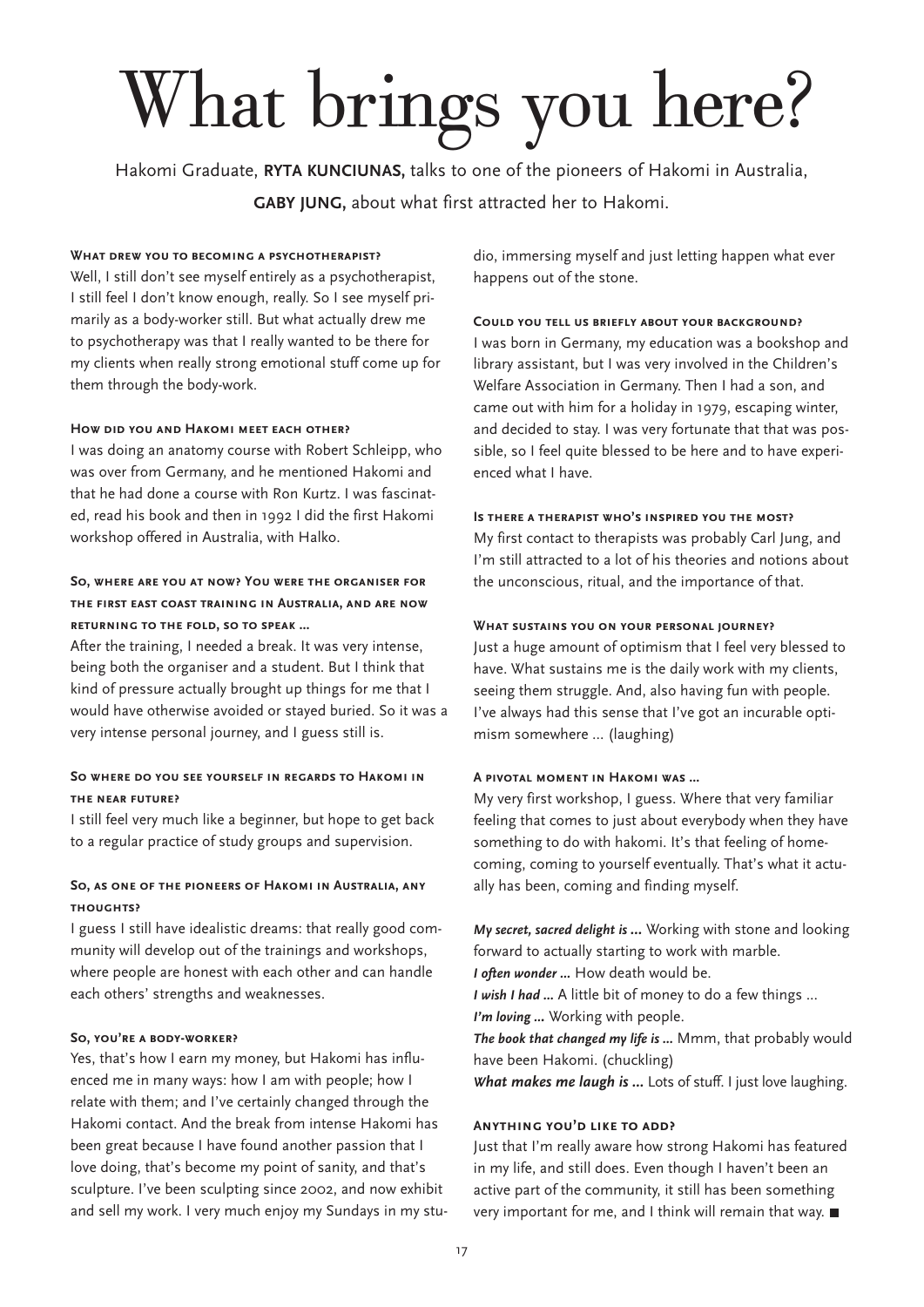# HAA listings

**KAREN BAIKIE**

02) 9436 0919 Karen.Baikie@psy.mq.edu.au **Private Practice with individual adults and couples.** Crows Nest, NSW. B.Sc. (Hons)(Psych), B.A., M.Clin.Psych, PhD, Hakomi Graduate. **Modalities:** Hakomi, CBT, Trauma & Abuse, Expressive Writing. **Other:** I am a clinical psychologist and Hakomi graduate with specialty in trauma.

#### **KAREN GENEROWICZ**

08) 83709512 karenrose@picknowl.com.au

**Counselling**

Crafers West S.A. (From home). MSocSc(Couns Stud), Current Hakomi Student (Perth).

**Other:** Gentle, nurturing, working with mindfulness of heart.

#### **FIONA HALSE**

08 9335 7723 fionahalse@iinet.net.au

#### **Individual and Couples Psychotherapy**

White Gum Valley/Fremantle, WA. Hakomi Graduate, member PACAWA. **Modalities:** Hakomi, Experiential, Relationships, Couples, Addiction, Voice Dialogue, Transpersonal and Spiritual Counselling. **Other:** Fiona works gently, respectfully and effectively to support a client's awareness, healing and development.

#### **VICKI HATTER**

02) 9869 4083 O408 975 995 Mad\_hatter@tpg.com.au **Experiential Psychotherapy**

Epping, NSW (From home) Assoc Diploma Social Science, Diploma of Counselling, Diploma of Art Therapy, Diploma of Gestalt therapy, Certificate of Conflict Resolution. Cert 4 in Workplace Training, Hakomi Graduate. **Modalities:** Experiential body-centered Psychotherapy

#### **GREGORY LAZARUS**

03) 5728 2435 0411 188 032 Gregory@rainshadow.com.au www.rainshadow.com.au

#### **Somatic Psychotherapy**

Beechworth, NE VIC.

M.A. (Psych); B.A.; B.Theol; Diploma Contemporary Somatic Psychotherapy; Hakomi Graduate **Modalities:** Psychodynamic oriented somatic

#### psychotherpay.

**Other:** Rainshadows falling full of Grace Into the well of our body's embrace Here, resonating echoes safe and deep smiles the other whose loved soul leaps. (my mission statement)

#### **LINDA McCLURE**

07) 55270333 0439799421 linda@hellerwork.com.au www.hellerwork.com.au **Deep Tissue Structural Bodywork with** 

**Movement Awareness & Dialogue**

Quantum Health Trust, 9 Nakina St Southport, Queensland 4215. Dip Hellerwork Structural Integration, Hakomi Integrative Somatics, Hakomi Graduate, Aston Patterning Movement Therapist & Fitness Coach. **Modalities:** Integrative Structural Bodywork, Movement Rehabilitation & Fitness Coaching, Pre & Post Operative Rehab & Counselling **Other:** Hellerwork releases chronic tension and stress, realigning the body and facilitating awareness of emotional issues that may relate to postural holding patterns.

#### **MONIKA MISCHKE-RENNER**

02) 47843387 0408 224 461 monikar@pnc.com.au **Psychotherapy and Counselling** Lane Cove Health Centre, Lane Cove Grad.Dip. Psychotherapy and Counselling, Hakomi Graduate. **Modalities:** Hakomi, Psychodynamic, CBT

#### **JOHN PERRIN**

**Other:** Grief Counselling

0412 114 861 john@hakomi.com.au **Individual therapy, couples counselling, Hakomi supervision** Rozelle, Sydney. Certified Hakomi Teacher, CHT, Dip Psychotherapy and Counsellling **Modalities:** Hakomi

#### **CAROL PERRY**

02) 66886269 0429 886 269 cperry@nrg.com.au **Conflict Management (mediation, coaching, facilitation, staff development), Experiential Psychotherapy, Insight Meditation (Vipassana) Teacher**

Lismore NSW region and travel as required Accredited Mediator, Legal Aid Commission, Listed L&E Court Mediator, BA(Melb.), Grad. Dip. Social Science (Psychology), Hakomi Graduate, Member Insight Teacher's Circle, Australia. **Modalities:** Conflict Management including staff development, Experiential Psychotherapy, Insight Meditation (Vipassana)

#### **PERNILLA SIEBENFREUND**

07) 3278 1683 psiebenfreund@hotmail.com www.HealingBeyondWords.com

#### **Psychotherapy & Counselling for Individuals and Couples**

20 Linda St, Sherwood (Brisbane) Hakomi Graduate, Kids Help Line Counsellor, Life Line Counsellor **Modalities:** Hakomi, Voice Dialogue

#### **GISELA TONAT**

0415 397 213 gisa.tonat@hunterlink.net.au

#### **General Therapy and Counselling**

85 Lindsay Street, Hamilton, NSW Soul's Abode: 89 Denison Street, Hamilton NSW. MA in Sociology and Psychology, registred Psychologist, Associate member of the Australian Psychology Society, Hakomi Graduate. **Modalities:** Counselling, Narrative Therapy and

Hakomi Therapy **Other:** Background: Drug & Alcohol, Women's Health eg Sexual Assault, Domestic Violence and since 2004 in private practice

#### **KAREN WORKMAN**

02) 9233 3396 kworkman@nectar.com.au www.thedymockbuilding.com.au

#### **Psychologist, Psychotherapist, Gendai Reiki Master**

Sydney, City

BA Psychology & Business; Certified Hakomi Therapist; Graduate Sensoimotor Psychotherapy Institute.

**Modalities:** Hakomi Experiential Psychotherapy, Sensorimotor Psychotherapy, Traditional Japanese Reiki

#### **JENNIFER WRIGHT**

08) 9384 8813 0403 202 728 zeus@iinet.net.au

#### **Clinical Psychologist**

Private Practice,Claremont, Perth M.Psychology, Current Hakomi Student **Modalities:** Hakomi oriented therapy which can also include CBT, hypnotherapy, and supportive psychotherapy.

**Other:** I work in a peaceful setting in Claremont. Ten years experience in private practice.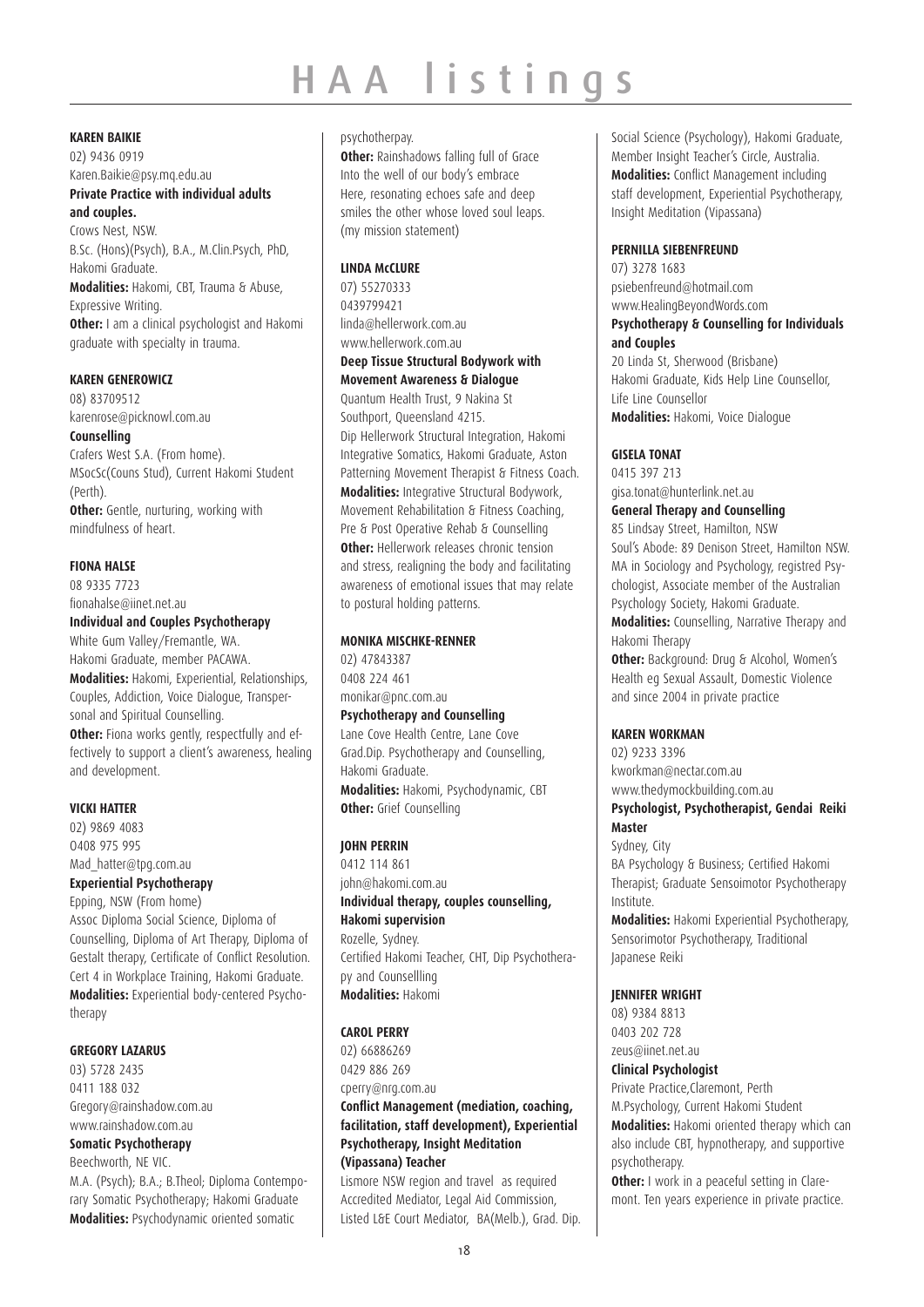#### **New South Wales**

 Thirty Hakomi students completed their three year voyage together in February when the final module of the 2003-2006 Sydney training concluded. Special thanks to lead trainers **Maya Shaw Gale** and **Manuela Mischke-Reeds**, guest trainer **Halko Weiss**, teachers **Suhari Bohm**, **John Perrin** and **Neil Rodgers**, and tutors **Susan Smith**, **Art Burroughes**, **Ryta Kunciunas**, **Neil Rodgers** and **Lorella Ricci**.

**Maya** stayed on in Sydney to offer a three day workshop, *"The Power of the Healing Relationship"*, while **John Perrin** led a four day skills workshop in preparation for **Halko Weiss'** extended interpersonal skills training, *"Experiential Disidentification"*.

**Halko's** training got underway in Sydney in late February with 35 students. This was this first time **Halko** has offered this rich and powerful work to an English-speaking audience. The second module begins in December.

Hakomi teachers **Neil Rodgers** and J**ohn Perrin** will offer a one and a half day supervision workshop in Sydney in early May and trainer **Manuela Mischke-Reeds** will be back in Sydney in July to offer a four day supervision intensive.

She will also present a four day workshop, "*The Mindful Brain in Psychotherapy"* and will make time available for individual supervision as well.

Interest is building for the next Sydney training, originally slated to start in June, and now set to begin in November.

#### **Queensland**

**John Perrin** postponed a two and a half day introductory workshop, *"A Taste of Hakomi",* originally planned for Brisbane in March. Subject to sufficient interest, this event will be rescheduled for later in the year.

**Sydney Organiser, John Perrin**

#### **Western Australia**

Warm greetings from busy WA!

**Neil Rodgers** attracted a number of newcomers to Hakomi with his two one-day workshops in January on *Loving Kindness* and *Working with Couples*. The Couples workshop received an outstanding rating and ALL participants would have loved to come back for another day – including myself.

Also in January, our training group met in the park for a Family picnic – it was the first one of its kind and the relaxed atmosphere contributed highly to an easy going afternoon where family members had a chance to meet up with each other.

February marked another milestone with the 4th segment of the Perth Training. **Marilyn Morgan** and **Neil Rodgers** facilitated this segment in the most appropriate Hakomi fashion – just another wonderful experience for everybody involved! A huge thank you goes out also to the tutors as usual!

Our next venture will be the *Hakomi Experiential Character Training* in April where the training group will be inviting ten external participants to join in for a very special segment. A unique opportunity for anyone who wishes to indulge into a deeper Hakomi learning.

For May we have invited **Jules Morgaine** from NZ for another round of Mindfulness. Her 2 ½ day workshop *"Mindfulness and the Healing Relationship"* will explore mindfulness as a therapeutic tool to create a healing relationship and deepening the awareness of limiting belief systems.

The next 3 year *Hakomi Professional Training* is planned to begin early 2008 and we are continuing to raise the awareness about Hakomi within the professional community.

Well, I guess this is all the news from WA for now. I would like to leave you pondering over the following limerick by Nina Coltart: A Buddhist once said: 'To deny That this I is an I is a lie; For if it is not, I should like to know what Is the thing that says: "I am not I". With much love, light and laughter

#### **Perth Organiser, Halka Beseda**

#### **Melbourne**

Hakomi teacher **Jules Morgaine** will offer a three day workshop in June, "*The Creative Language of Healing".*

#### **Melbourne Organiser, Moshe Perl**

FOR MORE DETAILS SEE PAGE 24

### BECOME A TUTOR

*If you're a Hakomi Graduate and are interested in becoming a tutor on the next Sydney training, commencing Nov 2006, please contact John Perrin on: john@hakomi.com.au*